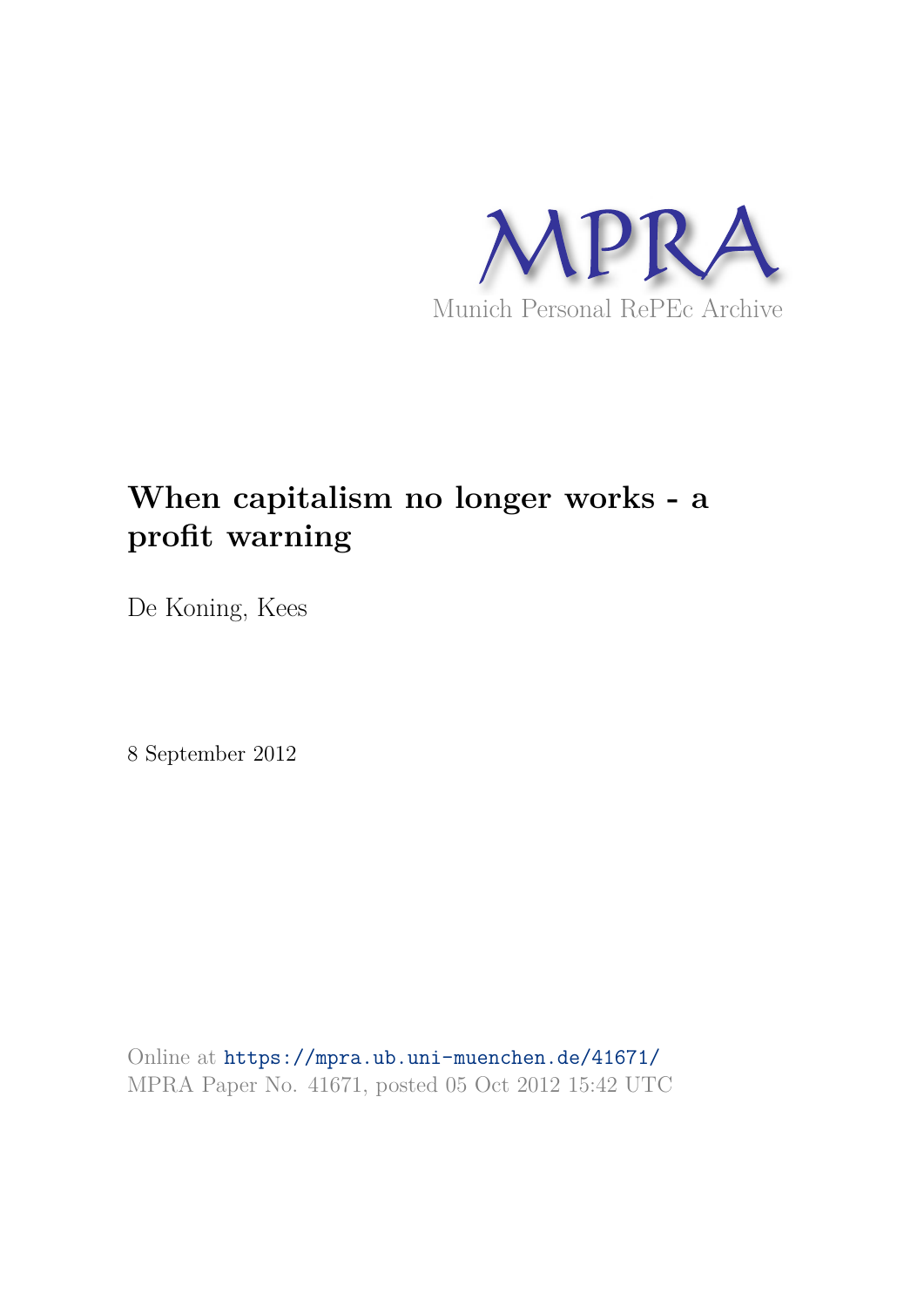When Capitalism No Longer Works - A Profit Warning

**By Drs Kees de Koning**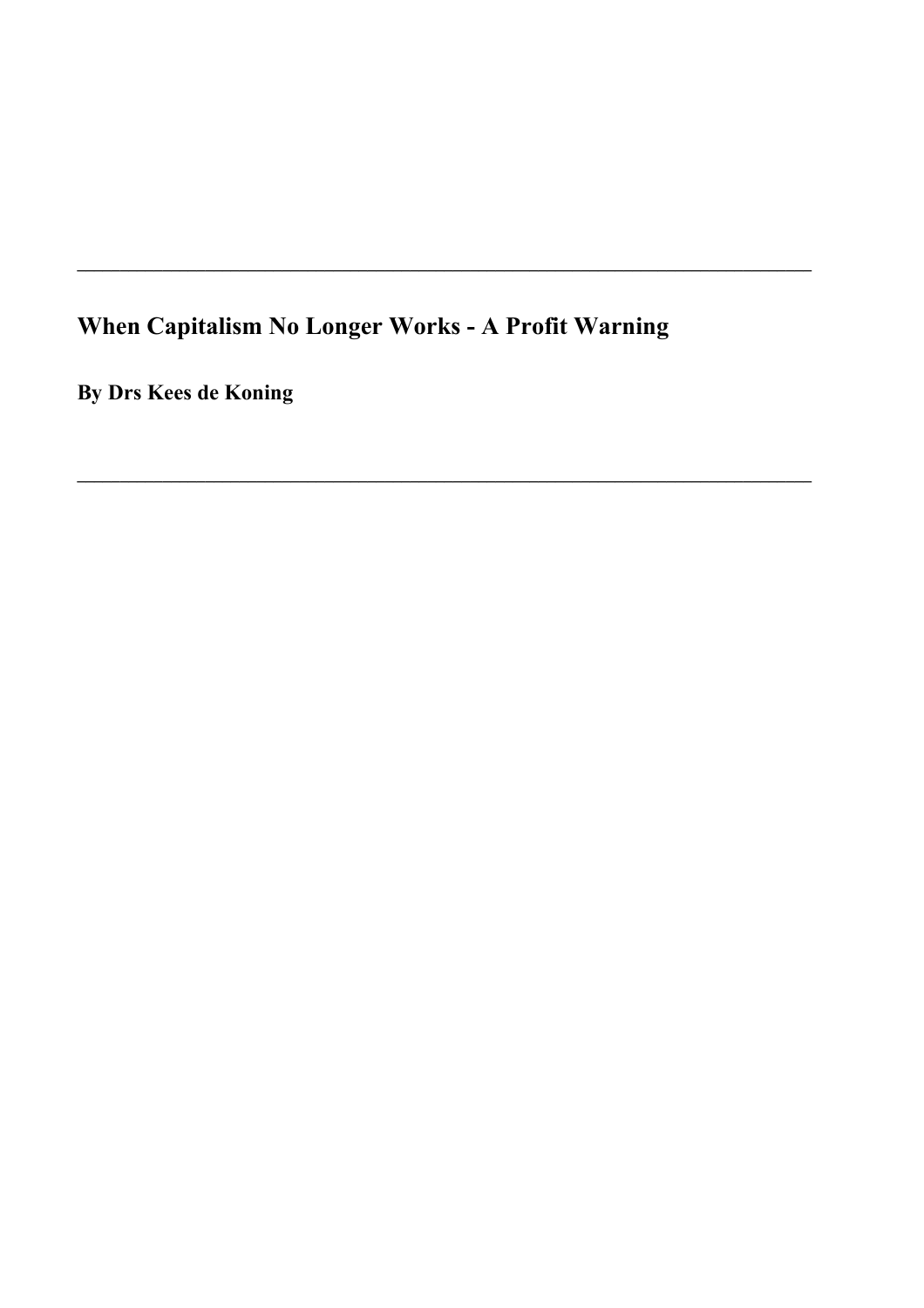# **Table of Contents**

|                              |                 |                                                                                                                         | Page           |
|------------------------------|-----------------|-------------------------------------------------------------------------------------------------------------------------|----------------|
| Introduction                 |                 |                                                                                                                         | $\overline{3}$ |
| <b>Chapter 1</b>             |                 | How it all started                                                                                                      | 4              |
| <b>Chapter 2</b>             | <b>Position</b> | Capitalism and the Developments in the Net Worth                                                                        | 5              |
|                              |                 | 2.1 Introduction                                                                                                        |                |
|                              |                 | 2.2 Risk Adjustments                                                                                                    |                |
| <b>Chapter 3</b>             |                 | <b>Factors Determining "Country Profit"</b>                                                                             | 9              |
|                              | 3.1             | <b>Risk Taking and Risk Spreading Transfers</b>                                                                         |                |
|                              | 3.2             | <b>Illiquid Assets</b>                                                                                                  |                |
|                              | 3.3             | <b>Current Incomes and Existing Debt Obligations</b>                                                                    |                |
|                              | 3.4             | <b>Risk Avoidance by Individual Households</b>                                                                          |                |
| <b>Chapter 4</b>             |                 | <b>Country Profit Levels and Collective Risk Management</b>                                                             | 13             |
|                              | 4.1             | Introduction                                                                                                            |                |
|                              | 4.2             | <b>Corrective Measures</b>                                                                                              |                |
|                              | 4.3             | <b>Preventative Measures</b>                                                                                            |                |
| <b>Chapter 5</b> Conclusions |                 |                                                                                                                         | 20             |
| <b>Appendices</b>            |                 |                                                                                                                         |                |
| <b>Appendix 1</b>            |                 | Key Economic Data: United Kingdom, United<br><b>States of America, Federal Republic of Germany,</b><br>Spain, and Italy | 22             |
| <b>Appendix 2</b>            |                 | <b>U.S. Country Profit, RoE, Financial Assets/Total</b><br>Assets, Liabilities/Total Assets, 1996-2012                  | 26             |
| <b>Appendix 3</b>            |                 | U.K. Country Profit etc. 2002-2011                                                                                      | 27             |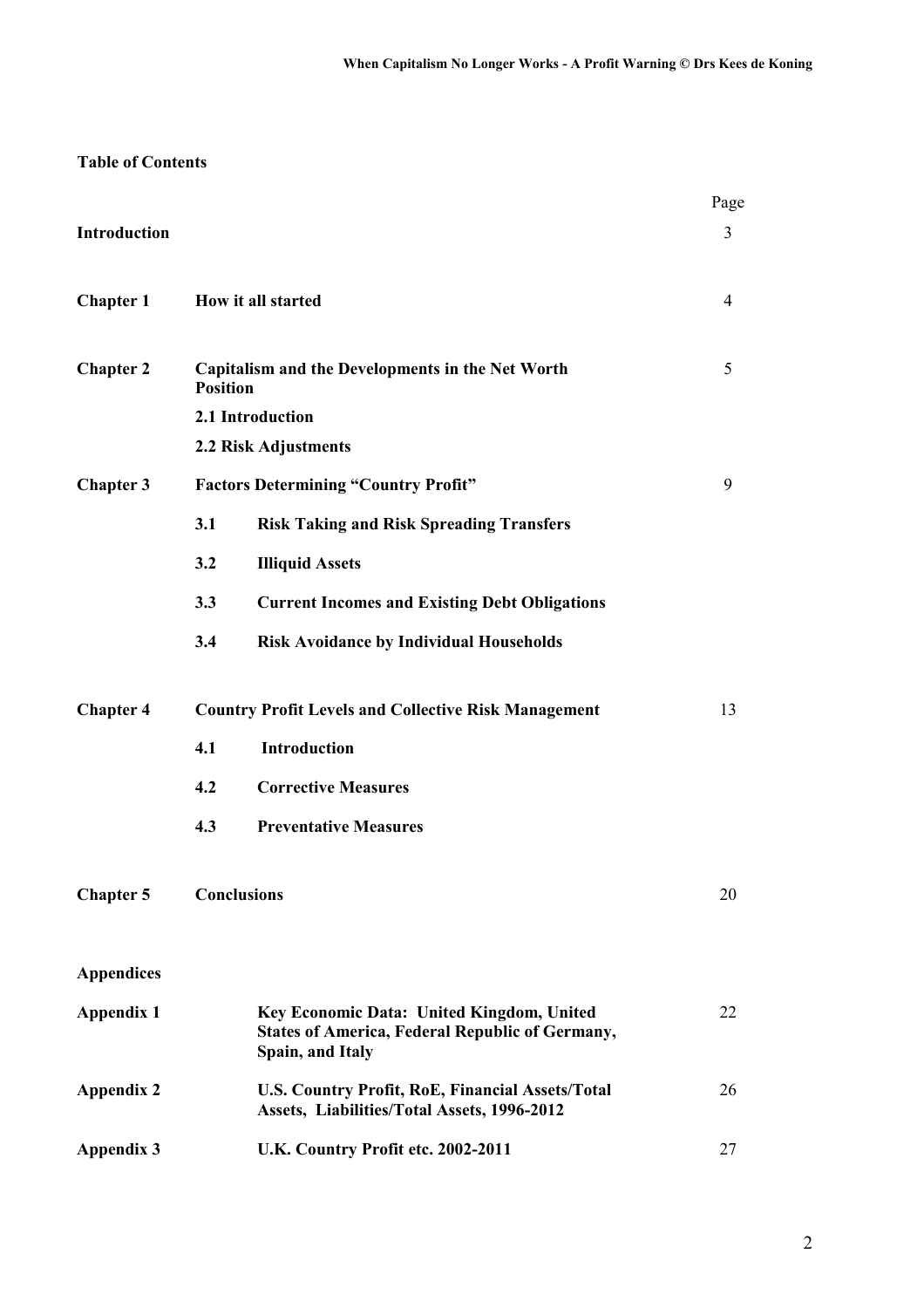#### **Introduction**

Both the United States<sup>12</sup> and the United Kingdom<sup>3</sup> publish data on the Balance Sheet of Households and Non-profit Organisations. The U.S. has been publishing these data since at least 1995 and the U.K. more recently since 2002. Eurostat, the European Union's statistical agency, does not yet collect these data in the same format. In November 2011 Eurostat together with participants of the OECD and the ECB published a report of a Task Force which focussed on the household perspective and distribution aspects of income, consumption and wealth<sup>4</sup>. The report foresees that such households' balance sheet data are unlikely to be available before 2020.

The aim of this paper is to study the available data from the U.S. and the U.K. as well as apply circumstantial evidence of three EU member countries: Germany, Spain and Italy. The paper attempts to analyse if these time series can help in setting policy objectives.

Such a study seems timely as the U.S. Federal Reserve Bank in St.Louis is organising a Symposium on the subject of Household Financial Stability Research. The Symposium is to be held in February 2013.

My approach restricts itself to the collective net worth data for individual households and does not deal with the distributional aspects of income, consumption and wealth. If collectively households are unable to increase their net worth from year to year, it is less fruitful to analyse which group of households suffers most. Ultimately all groups suffer through changes in unemployment levels, through losses in values of homes and company shares and through government taxation and debt accumulation.

The aim of capitalism is to make people richer rather than poorer. It is supposed to be a better system than communism, which, in its purest forms, takes away individual responsibility and replaces it with a central planning discipline.

Within the western capitalist countries the individual households are at the core of the economic and financial system. They are the drivers of the economy by providing their services to produce output, by using their income to consume, pay taxes and to save. Individual households provide all funding to all other households in western societies: to a government, to banks, companies and all other financial intermediaries. All these latter entities manage the funds provided to them on behalf of the individual households. The latter entities manage the risks taken with these funds and the individual households hope and expect a reward for such risks taken with their monies.

Over the years, managers of any of these entities could have and did made mistakes in risk taking activities. The most fundamental mistake is to use funds for activities for which there is no or little demand resulting in no or low incoming cash flows. This mistake is most common in commercial enterprises. A second -equally fundamental- mistake is funding activities for which it is highly unlikely that the fund users can repay the borrowings. This mistake is nearly always made by individual banks and such mistakes can affect many banks. A third and also a major mistake is for a central bank to take over debts -such as government or mortgage bond debt- and not to pay households a risk premium any longer. The ultimate risk holders for such actions are and will remain the individual households collectively. Under all circumstances they remain liable for all government debt. If they do no longer get paid for holding risks, their net worth position will suffer.

The result of all managers' activities is found in the balance sheet of households and non-profit organisations: the net worth of individual households. For households this is the "value at risk" amount.

<sup>&</sup>lt;sup>1</sup> http://www.federalreserve.gov/releases/z1/current/accessible/b100.htm

<sup>&</sup>lt;sup>2</sup> http://www.federalreserve.gov/releases/z1/current/annuals/a1995-2004.pdf

<sup>3</sup> http://www.ons.gov.uk/ons/dcp171778\_276513.pdf

<sup>4</sup> http://epp.eurostat.ec.europa.eu/portal/page/portal/pgp\_ess/0\_DOCS/estat/TF1\_Final\_report\_Household\_Perspective. pdf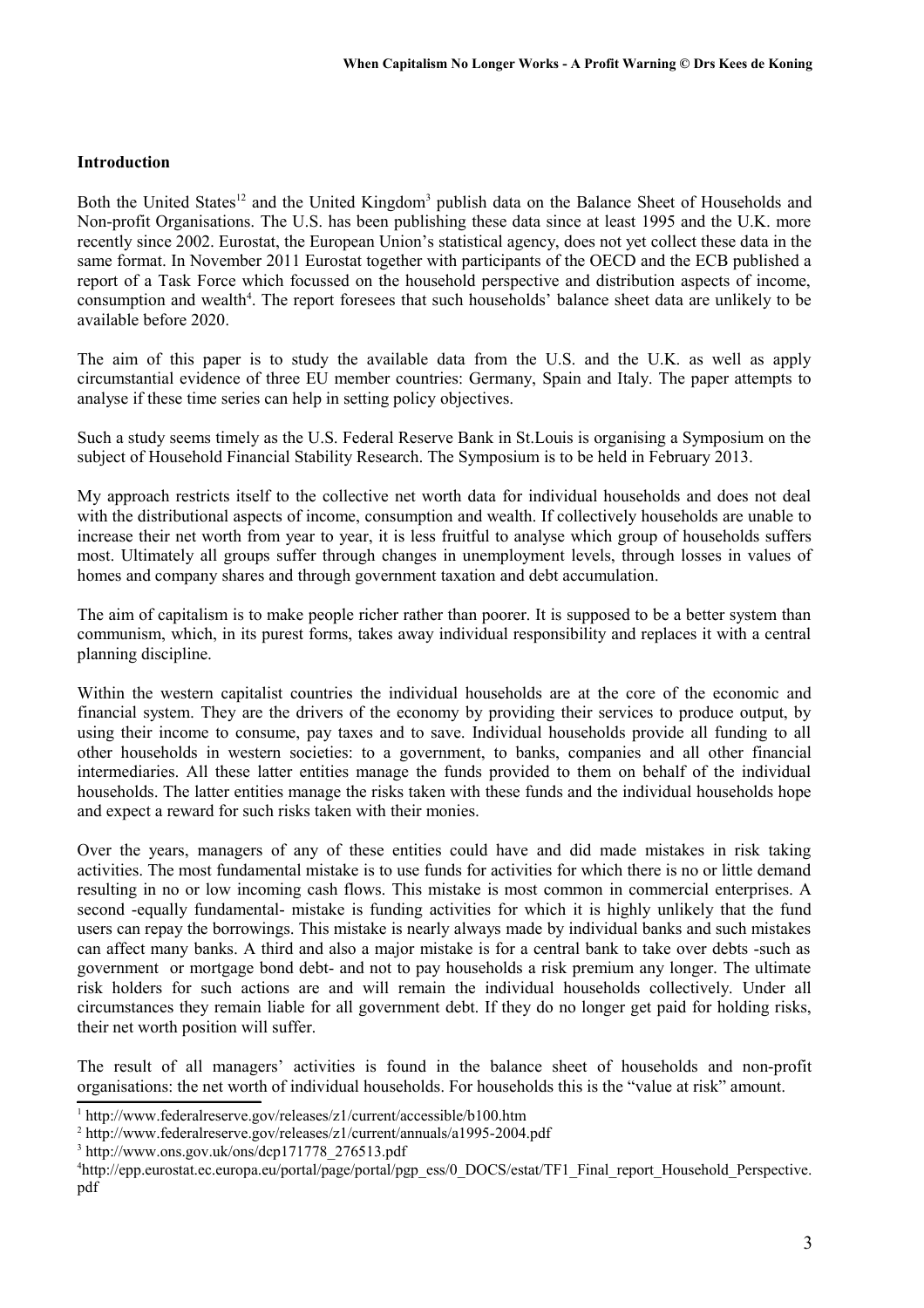The most fascinating facts which can be distilled out of these figures are the changes in net worth positions from one year to the next: such changes represent the real "Country's Profit or Loss" levels. Simultaneously the return on equity over the net worth amounts can be deducted from these data.

Studying the U.S. data, the average Country Profit for the period 1995-2007 was US\$3.2 trillion per annum. The exceptional years were the years 2000-2002, 2007 and especially 2008 where the Country's Loss reached the amazing level of US\$12.6 trillion. For the U.K. the average Country Profit level was £450 billion per annum between 2002 and 2007. For 2008 the Country's Loss was £840 billion. Country profit developments also constitute an excellent guidance on what will happen to economic growth.

This paper aims to explain what can be done to prevent Country Loss making activities and which actions can be taken to shorten the current crisis period. Preventive measures could include the establishment of an Office of a Secretary (or Minister) for Savings, whose role it would be to oversee all managerial activities which give rise to Country Losses. Curative measures could include using existing long-term savings sources for enhancing economic growth.

Over the last five years some surprising facts have occurred. The US stock market index (DJIA) reached a level of 14165 in October 2007. In August 2012 it stood at 13107. Collectively companies have not added any value to the Country's Profit over a five year period. Secondly government debt levels have shot up, but only some countries have seen a steep increase in long term government bond yields, while others like Germany, the U.K. and the U.S. have seen their long term yields drop below inflation levels. Thirdly property values have not added any value to Country Profits in the U.S., certainly not in Spain and Italy and for the U.K. they have stagnated. Finally in all major western countries - except for Germanyunemployment levels have gone up over the last five years. In Spain and Greece where unemployment is experienced by a large group of the labour force, such situations represent a failure of the capitalist system.

When individual households can no longer earn their way out of a crisis, serious questions have to be asked about the long term viability of the capitalist system. What is needed is an effective risk management system to avoid and correct the pitfalls of making Country Losses.

## **1. How It All Started**

Ever since August 9, 2007 when French bank BNP Paribas told investors that they would not be able to take money out of two of its hedge funds because it could not value the assets in them due to a "complete evaporation of liquidity", the financial crisis has overwhelmed governments, banks, pension funds and life insurance companies, other companies and last but not least individuals who lost their jobs and a substantial share of their asset values. Collectively households got poorer not just in one country, but in all the five countries studied, the U.S, the U.K. and Germany, Spain and Italy.

In the U.S. during the few years preceding 2008, mortgage originators started to have mortgages approved by banks on basis of doubtful principles. A Deutsche Bank study<sup>5</sup> came to the conclusion that 37% of the mortgages granted were interest only mortgages; 38% of the mortgages also required no down payment so 100% of the value of the home was borrowed; 43% of the borrowers were not required to provide any proof of income and finally 80% of borrowers were attracted by providing them with a low start up interest rate for a period of two years, after which interest rates were hiked steeply.

According to the study, the subprime market segment "only" amounted to U.S\$1.2 trillion out of the total home mortgage market of U.S\$10 trillion.

U.S. investment banks started to package these subprime mortgages into Collateralised Debt Obligations. Based on AAA ratings from the U.S. credit rating agencies, the investment banks sold these CDO's around the world, but also to U.S. money market funds. When the real risks to these mortgages appeared, as cash

<sup>&</sup>lt;sup>5</sup> http://www.globalsecuritisation.com/08\_gbp/gbp\_gssf08\_022\_031\_db\_us\_subprm.pdf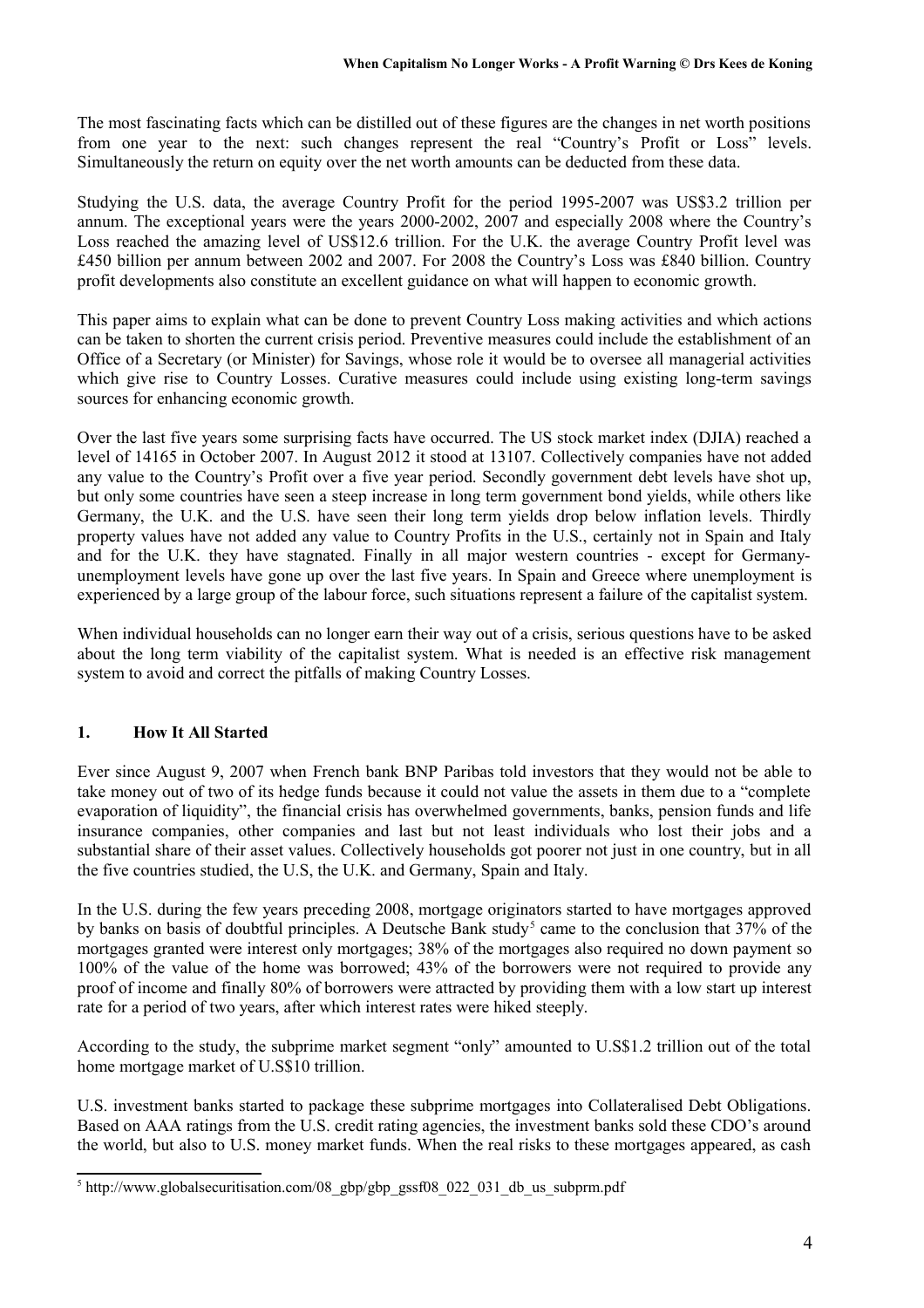flows faltered, the U.S investment banks were in no position to maintain a market in these CDO's., something they had promised to do. The CDO's turned from "going concern" to "liquidation" CDO's. The pricing fell of a cliff and many CDO holders could not get out of the risks. Huge losses on savings were made.

The errors in cash flow predictions had a major impact on residential property values in the US. The S&P/ Case Shiller home price index dropped from an index value 170 at the end of 2007 till 139<sup>6</sup> a year later. Banks, apart from lending to their own clients, also lend to each other, as well as trade in risk products. The banks, as well as the financial markets, became uncertain which bank had what type of exposure. Interbank lending dried up. It led to bank closures and bank rescues especially in the U.S., the U.K. and some European countries. Credit tightening took place around the world. This led to an overspill into the share markets. The shares dropped on real and perceived company and bank risks. The U.S. and other governments' budgets were also affected. They had to borrow substantial funds to bail out banks and to compensate for lower tax incomes. The U.S. defined benefit pension schemes saw their asset values drop by 30% in 2008 and they alone lost around \$1 trillion in the same year. As companies guarantee the pension benefits in DB schemes this led to another unwanted side effect, in 2009 U.S. companies maintaining DB schemes were forced to set aside U.S\$90 billion compared to U.S\$45 billion in 2008, a doubling of contributions in times of recession. The "oil spill" effects of the subprime mortgage debacle had serious effects on the long term savers and on the real economies throughout the world through lower or negative economic growth rates with higher unemployment rates, bank lending restrictions or contractions, a drop in company sales levels and increased government deficit levels. The original loss on cash flows from subprime mortgages was multiplied many times over in the financial markets and the real economies. In the US alone the net worth of all households dropped by US\$12.6 trillion in 2008.<sup>7</sup> Compare this to the original US\$1.2 trillion in subprime mortgages and it becomes obvious how a major cash flow prediction error can be multiplied by a factor of more than 10 in net worth losses.

An excellent introduction to the American Financial Crisis can be found in America's Financial Crisis: The End of An Era by Barry Bosworth and Aaron Flaaen<sup>8</sup>.

## **2. Capitalism and the Developments in the Net Worth Position**

#### **2.1 Introduction**

Currently success in the capitalist model is measured through incomes (National Income) and output (Gross Domestic Product), both sides of the same process. Economic growth data -reflecting the changes in GDP- are closely monitored. Economic theories are based on supply and demand, market prices and the profit motive -risk taking versus rewards-. Individuals are supposed to make rational choices.

The links between economic growth, the financial and real estate markets and the individuals are all measured through the changes in the net worth position of all households in a country. The net worth position reflects households' "value at risk" position. It includes share equity holdings, net equity positions in homes, net government bond holdings, net deposits with banks and pension pot holdings. A loss of US\$12.6 trillion in net worth on an output level of about US\$14 trillion in 2008 did not represent a rational choice by individual households in the U.S. They did not aim to lose 19.2% of their total savings level in a single year, let alone 90% of GDP value in a single year. For the U.K. comparable figures<sup>9</sup> show a similar, albeit slightly less disastrous picture. In 2008 total households net worth dropped by UK£841 billion or 12.4% of total savings, which represented a savings loss to GDP value in that year of 41.3%.

Societies based on the western capitalist model have organised themselves in all kind of businesses units as well as having an elected government. These institutions take managerial decisions on behalf of individual

%20bosworth/0414\_financial\_crisis\_bosworth.pdf

<sup>&</sup>lt;sup>6</sup> http://en.wikipedia.org/wiki/Case-Shiller\_index#Historical\_values

<sup>7</sup> http://www.federalreserve.gov/releases/z1/current/z1r-5.pdf

<sup>8</sup> http://www.brookings.edu/~/media/research/files/papers/2009/4/14%20financial%20crisis

<sup>9</sup> http://www.ons.gov.uk/ons/rel/cap-stock national-balance-sheet/2012-results/stb---national-balance-sheet-2012.html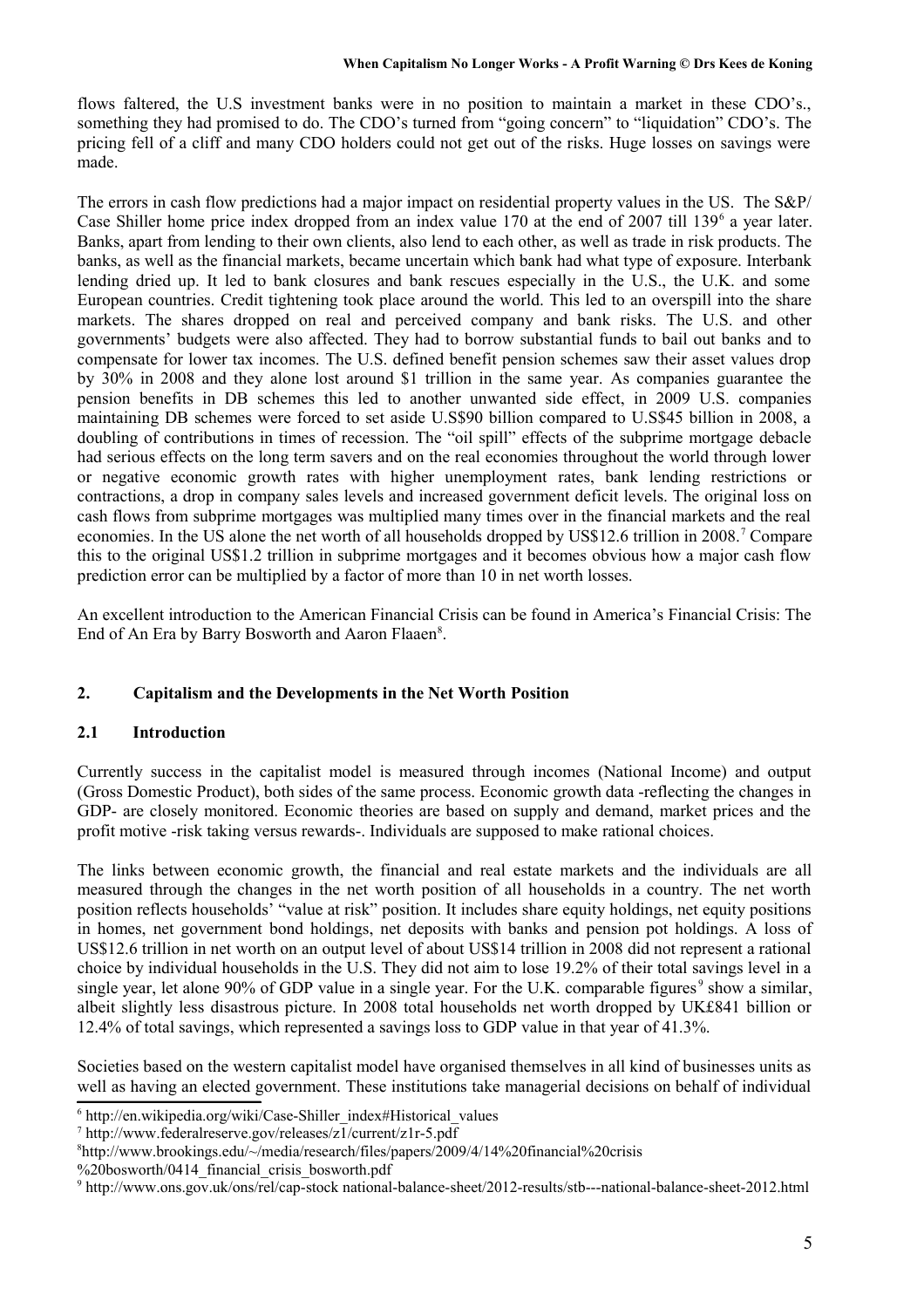households. Only 100% family owned companies combine entrepreneurship with wealth creation. All other companies -including banks and insurance companies-, as well as pension funds and a government rely totally on "other peoples' money". All their funding originates from individual households. It is this structure of western societies which lies at the heart of the current economic problems. Individual households have practically no say over what business managers -including government business managers- decide to do with the money they have received from these households. Family owned companies usually practice prudent risk management strategies, as they themselves have to carry the financial implications of their own decisions; for instance in Germany, but also in some Far Eastern countries, the family owned businesses represent an important share of total output. For other sectors of society -again including governments- prudent market behaviour is not an automatism; it is not an inbuilt mechanism. The profit drive of companies but also the actions (or inactions) of governments can be at odds with the aims of the household sector to see their net worth values grow. Market abuse -like in the case of the US subprime mortgage crisis and also in the case of Spain where 800 000 residential properties were built for which there were no buyers and funded by some local banks- was possible as there were no countervailing powers to stem such abuse. The checks and balances needed to run a "profitable" country, a country whereby output growth adds to net worth growth for individual households were and are not in place. The western capitalist model is under serious threat if it cannot correct its weaknesses.

Current discussions about changing the modus operandi of the operations of the western model focus widely on changing the gearing ratios for banks, insurance companies and pension funds. They also focus on past abuses such as Libor fixing and PPI (payment protection insurance). Such focus totally misses the point that both equity and debt represent savings provided by individual households; it is the latter households' "value at risk". Changing the ratios between equity and debt for banks, insurance companies and pension funds does neither improve the quality of risk taking nor the potential level of "profits" or "losses" to individual households. In the case of Libor fixing, this was a people related activity, including a lack of oversight by government authorities at the time. If an example has to be set, than the people rather than the capital base of the organisations involved, should be brought to justice.

Risk taking is at the heart of the capitalist model and of course some risks will turn out to be less well judged than others. However when collective risk taking does not lead to increases in net worth for all households together, it means that output production has been hampered by poor risk management decisions. Such poor decisions include taking or taking over risks for which the risk takers -the individual households- are not rewarded. In all these cases the financial assets provided by all individual households have not been used to the benefit of such households. It is interesting to mention that in the U.K. in the period from 2002 till 2007 the net worth increase was between £400 and £500 billion annually. It showed a steady increase. The country operated profitably during these years. Simultaneously the economy continued to grow. In 2008 the total net worth dropped by 12.4%, it gained about £600 billion back in 2009 and another £460 billion back in 2010, but totally stagnated in 2011 at the 2010 level. The expectations for 2012 for the U.K. are not much better as economic growth is expected to be stagnant this year. The 2011 net worth level is only just above the 2007 level, the difference being: £250 billion. This was measured on a nominal basis and not on a real value after adjusting for inflation levels.

The U.S. shows a somewhat similar picture. In 2006 its households net worth increased by US\$4.4 trillion as compared to the previous year. However in 2007 some major changes occurred. Households' dwelling values dropped by \$1.87 trillion while home mortgages increased by \$674 billion, a combined change of values of \$2.54 trillion. If the value change and the increased level of home mortgages had not occurred in 2007 than the households net worth would have been up by slightly over \$3 trillion.

# **2.1 Risk Adjustments**

The key lesson which could and should have been drawn from the Balance Sheet of Households and Non-Profit Organisations is that the adjustment mechanism for asset depreciation works differently for Individual Households than for companies. The two main asset classes held by Individual Households are: individual homes and government bonds. They both represent an asset as well as a liability for individuals. Shares are not included in that companies through their sales levels depreciate their assets and if companies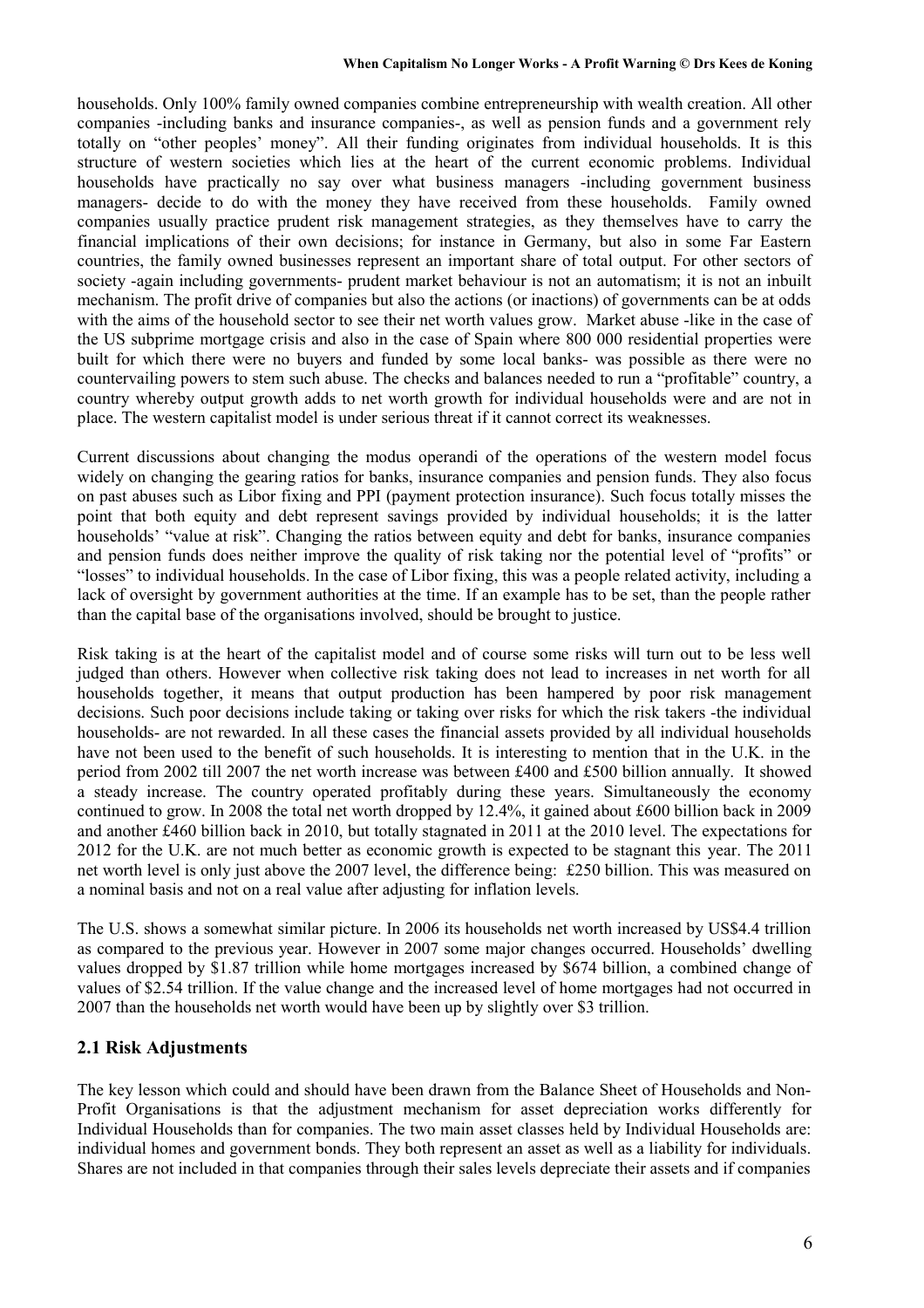make a major mistake in their cash flow predictions, they go bankrupt. However collectively individual households do not disappear; they do need food, shelter, gas, water, electricity, transport, education, healthcare and self-defence. Regretfully current adjustment mechanisms in the capitalist system for homes and government bonds seem adamant that, financially speaking, individual households should disappear.

### **2.2.1 U.S. Housing Market Developments.**

In the U.S. errors in home mortgage lending decisions can easily be traced through four types of statistics: the foreclosure filings, the level of actual bank repossessions of homes, new housing starts and the price developments in the housing market.

The stress in the housing market in the U.S. can be measured in the annual levels of foreclosure filings, which represent actions taken by lenders when borrowers get into a default situation. In 2005 such foreclosure filings were 801,563. In 2006 this level increased to 1.215,389, in 2007 the level reached 2.2 million and in 2008 it moved to 3.1 million. In 2009 it became 3.46 million. In 2010 the level moved further up to3.84 million only to reach 3.92 million in 2011. In August 2012 it was still high at 193,508 in a month, or 1 in 681 housing units were affected by foreclosure filings. The highest stress level has been 1 in 298 housing units and the lowest 1 in 317,498 units. The number of housing units repossessed by banks was 269,000 in 2006, 489,000 in 2007, 679,000 in 2008, 945,000 in 2009, 1.125 million in 2010 and 1.147 million in 2011.(Source: Statistic Brain.com)

Keeping up with payments on outstanding mortgages is one element of the housing market, new housing starts and home values are the other two elements.

The level of new housing starts -monthly figures on a seasonally adjusted annual rate- reached its peak in October 2007 at 1.264 million. In January 2008 it dropped to 1.084 million and a year later in January 2009 it had more than halved to 490,000.(Source: Ycharts.com). The S&P Case Shiller home price index dropped from 170 by the end of 2007 till 139 a year later.

When new housing starts drop to half the level of a year earlier, this affects output (GDP), households income for those directly and indirectly involved in the house building business and thereby economic growth levels as well as unemployment levels. This also had a strongly negative effect on tax income for the U.S. government.

The repossessions of homes represent a different category. Once banks take possession of a home they will want to cut their losses on the property. It usually means that the net equity in the property has already been wiped out - a loss to a household's net worth. Secondly the extra supply of "second hand" homes puts home values under further severe strain as evidenced by the drop in the S&P Case Shiller index in 2008. Such repossessions and sales do nothing for economic growth, as the houses have all been build in earlier periods, but they do affect households' net worth values, through the change in speed of home values' depreciation. The mistake in granting mortgages to people who could not afford such mortgages is that 850,000 rather than 269,000 used houses came on the market with a for sale sign in 2008. Such extra supply should never have occurred; it distorts the true market values for homes. The price setting for homes was based on an error of judgment by some banks. It was based on financial markets rather than on real markets considerations.

The negative impact was and is subsequently compounded by the reaction of all banks. Their lending criteria are based on households' income levels and on the value levels of homes. As banks are making losses on home loans, through their own fault as some banks acted irresponsibly in granting mortgages, all banks will tighten their criteria for granting such loans. With rising unemployment levels, lower economic growth rates plus falling house prices and reduced bank capital base levels, banks will become extra cautious in approving home mortgages. The change from lending excessively to lending super cautiously is causing house prices to drop further as potential buyers no longer have access to finance and those that once owned a house which was repossessed, have no longer the credit status nor the means to start up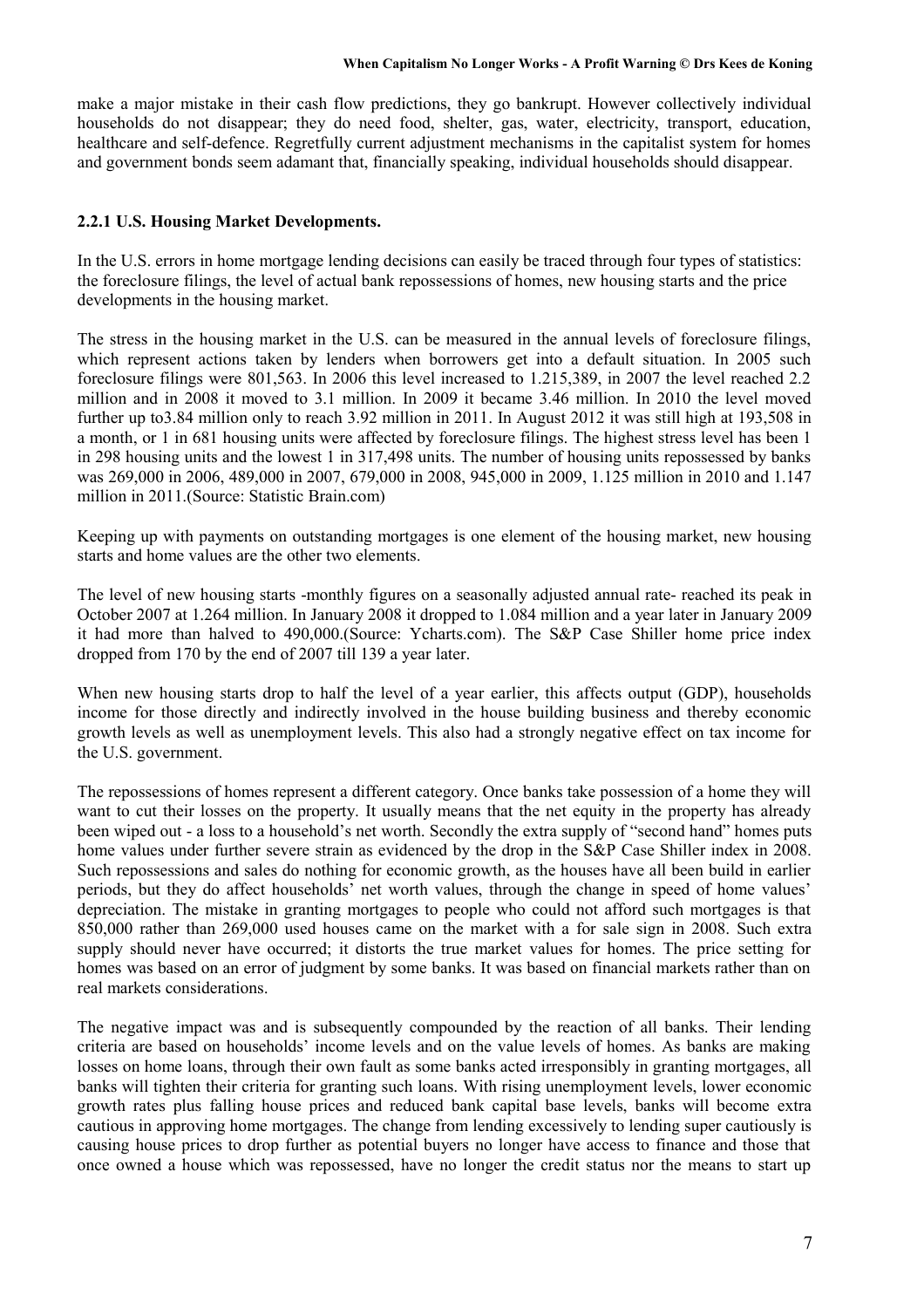again. The house values move even further away from a rational level. In the meantime the net worth levels of individual households keep dropping.

What this all means is that homes as a store of value fall foul of financial markets actions; actions which reinforce the downward trend, rather than correcting itself into equilibrium. Such financial market actions force economic growth rates down through a decrease in the levels of new housing starts; such actions also force housing values down through the forced sale impetus of increased levels of repossessions The subsequent banking losses force banks into restricting their overall lending levels. The extreme case of credit risk misjudgement in the run up to 2008 also led to substantial increases in government deficits through bank bailouts and losses in tax income. Last but not least it pushes up unemployment levels and decreases the financial net worth of individual households, reducing the "equity positions" of these households. Financial markets dictate real asset values, rather than the other way around.

As stated in section 3.3 individual households will do anything within their own income possibilities to keep up the mortgage payments in order not to lose their homes. From 2007 till the first quarter of 2012 U.S. households have paid off \$800 billion in mortgages, rather than increasing the total level of outstanding mortgage loans.

The risk management errors by banks and their subsequent efforts to regain as much money as possible from individual households did cause home values to depreciate much faster than their economic lifespan warrants. The value assessment is only a financial market price, not an economic market price. Such financial market price setting is a self destructive price mechanism for all concerned: the banks; the individual households; companies for consumer demand levels; pension funds and for government tax income levels. What all these actions imply is that the depreciation of households' homes is accelerated for no other reason than the fact that bankers, collectively, got their cash flow predictions wrong and subsequently try to limit their own losses. Of course, home value depreciations should rarely be accelerated or decelerated under normal economic circumstances. In section 4.2.2 a possible solution is explored in helping individual households to overcome this asset valuation problem.

The U.S. is just a case in point. Banks in other countries act in a similar fashion.

#### **2.2.2 Government Bond Markets.**

Governments issue short and longer term bonds as if to indicate that their borrowings will vary over time. The reality is that governments, nearly everywhere in the western world, have seen huge increases in outstanding debt levels, for the U.S. to over 100% of GDP level. Governments, generally speaking, do not behave as ordinary borrowers in spelling out over which period such debt will be repaid. Government bonds are open-ended commitments as neither the U.S. taxpayers, nor any European ones can be asked to repay or reduce the debt levels any time soon. Even a balanced budget situation only means that interest payments are foreseen in the fiscal expenditure levels, not the repayment of principal amounts. The conclusion is that maturity levels are highly uncertain, but will certainly have to stretch out over 50 or more years for most developed countries.

The second element is that Keynesian government expenditure injections -expenditure level above tax income level- increase government expenditure (consumption) only for one year, after which it becomes an ordinary consumer loan type of funding, backed by the future income of all individual households. It shifts the burden of the debt to a future generation; their "depreciation payments" have to come out of future incomes. I believe that Keynes intended his remedy for occasional use rather than the regular use that governments have made of it. Therefore there is a need for fiscal discipline.

The current adjustment mechanism relies totally on government to government action, including IMF participation. It is not surprising that when financial markets -acting on behalf of individual householdsforesee a potential write down on their values of government bond holdings -a not totally unexpected situation after the Greek tragedy-, will want to escape from such markets. They act like the bankers in the case of the valuation of U.S., homes. They want their monies out of a 50 or more year obligation in a very short period of time. Regretfully government to government actions reinforce the markets' views that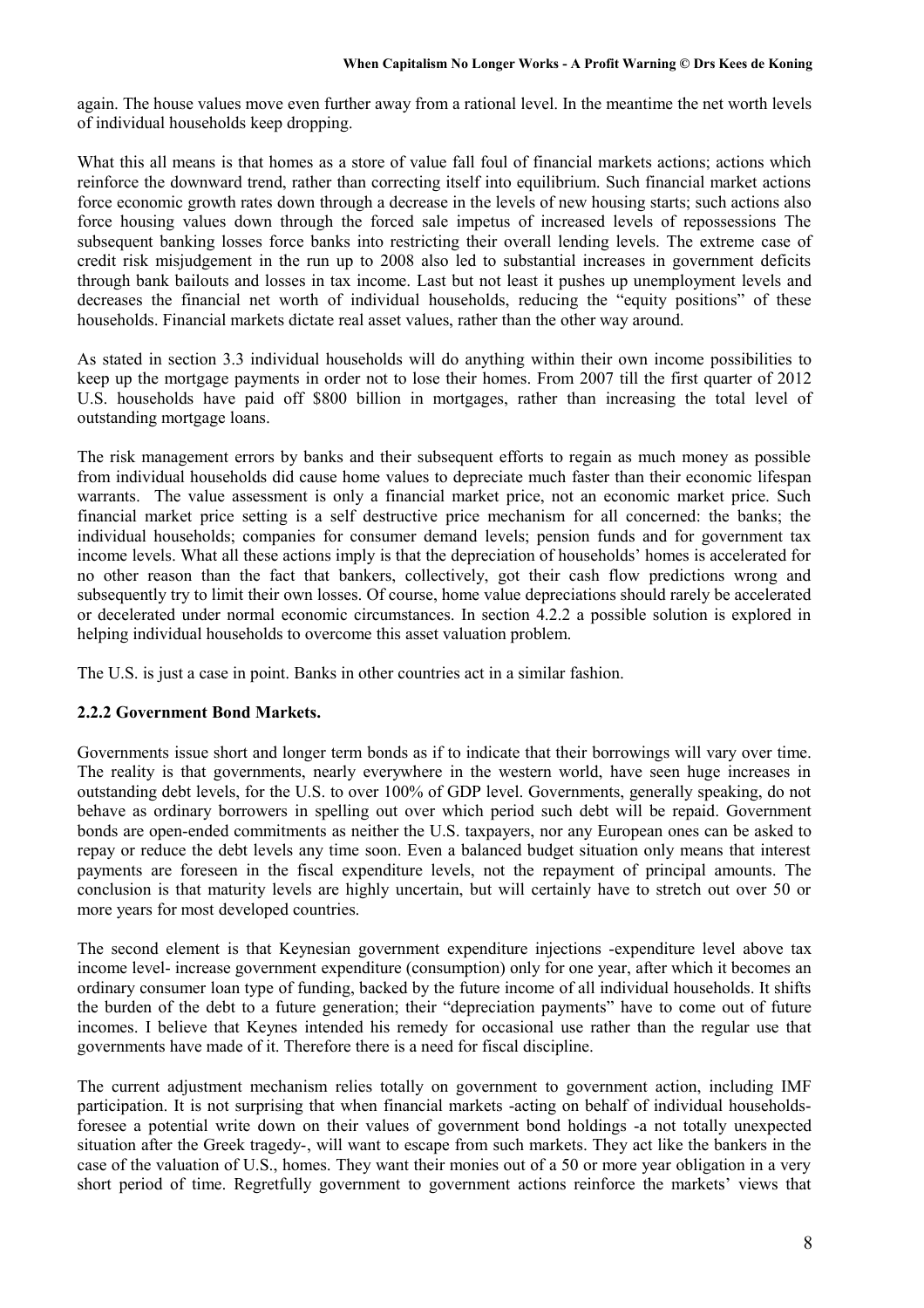getting out rather than staying with the government debt risk has been the right solution. One cannot expect the richer countries to fund the government debt of the poorer ones for fifty or so years. However one could expect the richer countries to help individuals in the poorer countries to start helping themselves again. This will lead to more exports and imports and thereby constitutes a self-help scheme for economic growth in the richer countries as well. Financial markets will do the rest. One could also expect the richer countries within the Eurozone currency zone to counteract capital flight by issuing bonds and deposit such funds with the ECB. This gives the ECB the chance to buy up government bonds of the threatened countries making use of real savings. For this type of risk taking individual households in the richer countries should be rewarded. Such action constitutes a financial market transaction which will induce the financial markets to return to funding all government debt of the Eurozone countries. The only conditionality need be an application of fiscal discipline. Further attention to these points have been given in sections  $3.2$  and  $3.4$  and  $4.3.3$ 

What is clear is that the downward trend has to be broken, just like in the case of home values. Individual households should be given the chance to earn their way out of the crisis. Combining economic easing as described in 4.2.2 with fiscal discipline will lead to the least disruptive way of "depreciating" the values of government bonds and thereby maintain economic growth and country profit making.

## **3. Factors Determining "Country Profit"**

The annual increase or decrease in the net worth of all individual households can be described as a true reflection of the profit or loss levels for a country in a particular year: the Country's Profit or Loss level. In appendix 2 the country profit levels for the U.S have been calculated for the years 1996-2011. Similar figures for the U.K. have been included from 2002. Also the return on equity for all individual households has been calculated reflecting the increase in net worth in a current year divided by the average net worth position during the year.

In the cases of the U.S and the U.K., if one compares Individual Households return on equity (IHRoE) with economic growth rates, the IHRoE appears to present itself as a lead indicator for higher or lower economic growth levels.

Four factors will be analysed which can help explain why IHRoE and economic growth rates are so closely linked. They are:

- Risk taking and risk spreading transfers:
- Illiquid assets:
- Current incomes and existing debt obligations
- Risk avoidance by individual households.

#### **3.1 Risk Taking and Risk Spreading Transfers**

Generally individual households, when buying a home, take a direct risk on their future income flows. For all other accumulated savings such risk exposure is totally indirect. Even if the portfolio of financial assets has been chosen by the individual, the moment the savings are handed over, all managerial decisions affecting the value at risk for individual households are taken by companies, banks, pension funds and life insurance companies and a government. Spreading of risks is further enhanced by using mutual fund managers, pension fund managers, insurance companies, venture capital companies, private bankers and all others who provide specialist risk management services. What has been striking over the last some thirty years is how the derivative markets have blossomed, with interest rate, credit, currency and commodity linked derivatives facilitating risk transfers from one group of risk takers to another group. Some multinational companies have set up their own bank in order to arrange cash and risk management for all group companies. Risk transfers have also been stimulated by the invention of securitisation of risks and the use of Collateralised Debt Obligations, which were extensively used in the sub-prime mortgage securitisation process. Quantitative easing constitutes another instrument of risk transfers.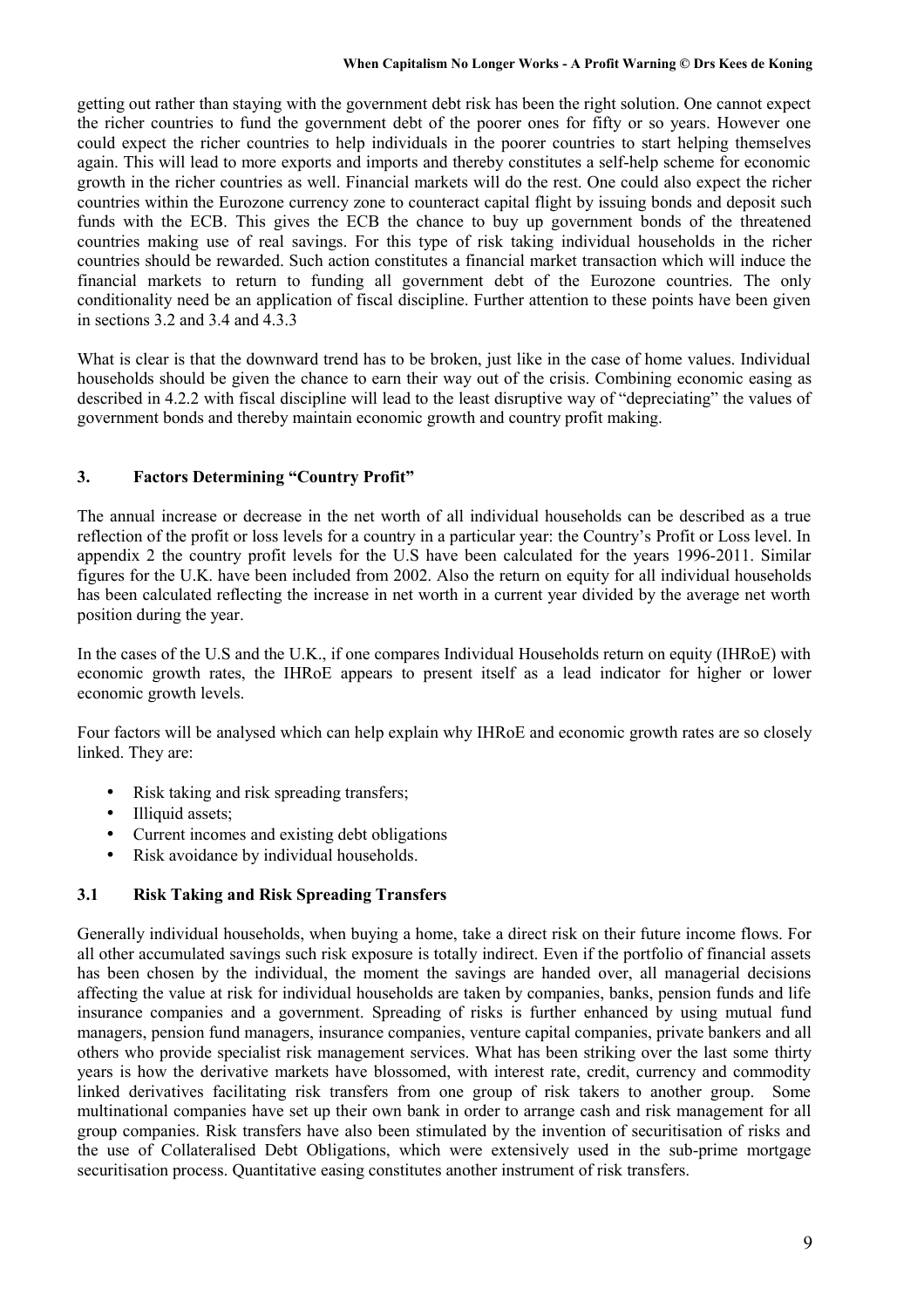On top of all this, financial markets have developed products such as share lending, contracts for difference and other products which do not require 100% savings for speculating on the outcome of the underlying risks.

The balance sheet of households of the U.S indicates that it is not the financial assets which have grown out of proportion to total assets. In 1995 the financial assets represented 65.5% of total household assets. In 2007 this ratio stood at 64.9%. The U.K. shows a similar picture. In 2002 the financial assets as part of total assets of households stood at 49.4% and in 2011 the ratio was 49.9%.

What has gone wrong in risk taking is that some parties can make profits out of individual household's losses. The salesmen, involved in selling poor quality sub prime mortgage products, generated incomes for them as did the investment banks and the credit rating agencies. When the losses appeared, most of the risks had been sold on to third parties, who themselves, unwisely in hindsight, relied on the favourable credit opinion of the credit rating agencies. The capitalist system has no means, as yet, to hold the product originators to account, in case their risk judgment harms country profit levels in a major way.

It is not only businesses which may harm Country Profit making. Governments and central banks can do so also. What harms Country Profit making is for a government or central bank to provide guarantees or buy up risks at 0% interest costs, without providing the risk underwriters -the individual households, the taxpayers- with a reward for the risks being taken. Such risks are embedded in quantitative easing practises, in private finance initiatives and in unfunded future government liabilities like unfunded civil servants pensions obligations. In privately owned businesses no risk is entered into without a (potential) reward. In order for Country Profit creation to work properly, governments should follow the private sector example and pay for such risks directly to the ultimate risk providers, the individual households. In times of recession it is essential that such payments are made in the current year to add to incomes, rather than postpone payments. Otherwise they undermine a critical aspect of the capitalist system.

Risk judgments should come with responsibilities. What could be done in this respect will be discussed in Section 4.

## **3.2 Illiquid Assets**

If one studies the set up of the elements which make up the net worth of individuals, it is striking that a very large proportion of it is constituted by illiquid assets. Illiquid assets can be defined as asset classes which cannot be turned into cash in a short period of time. In an article called: "The Savings Paradox or Managing Financial, Economic or Fiscal Risks"<sup>10</sup>, I drew attention to the fact that homes, company shares and government bonds are the three main asset classes for which individual liquidity i.e. the ability to buy or sell one's home, a share or a government bond is dissimilar to collective liquidity. For instance in the case of homes, collective liquidity would mean that either all mortgagees would be asked to repay their mortgage loans instantly -an impossible request- or all owners would wish to swap houses into cash all at the same time and simultaneously buy another property, again another impossible scenario. What the real estate market prices really reflect is the marginal demand and supply. This is also the case for company shares and for government bonds. Additional marginal demand for homes can be created by lower interest rates for home loans, but only if higher household incomes are generated to make additional mortgage lending a viable proposition. In other words such demand is easier to accommodate with higher economic growth rates and higher country profit levels. The household net worth computations clearly show that in the U.S. since the start of the recent recession since 2007, collectively households have reduced their exposure to home loans in real as well as in nominal terms. A substantial loss in net worth makes increasing the level of home mortgages a less bankable proposition for many households. On the other hand over aggressive selling techniques for mortgages -based on doubtful lending principles- will lead to an excessive marginal supply as foreclosure levels will increase dramatically as they have done since 2007. This leads to a steep drop in market values and in country profit, an unwanted situation and undesirable economic event as the 2008 country loss figures testify.

<sup>10</sup> http://mpra.ub.uni-muenchen.de/40146/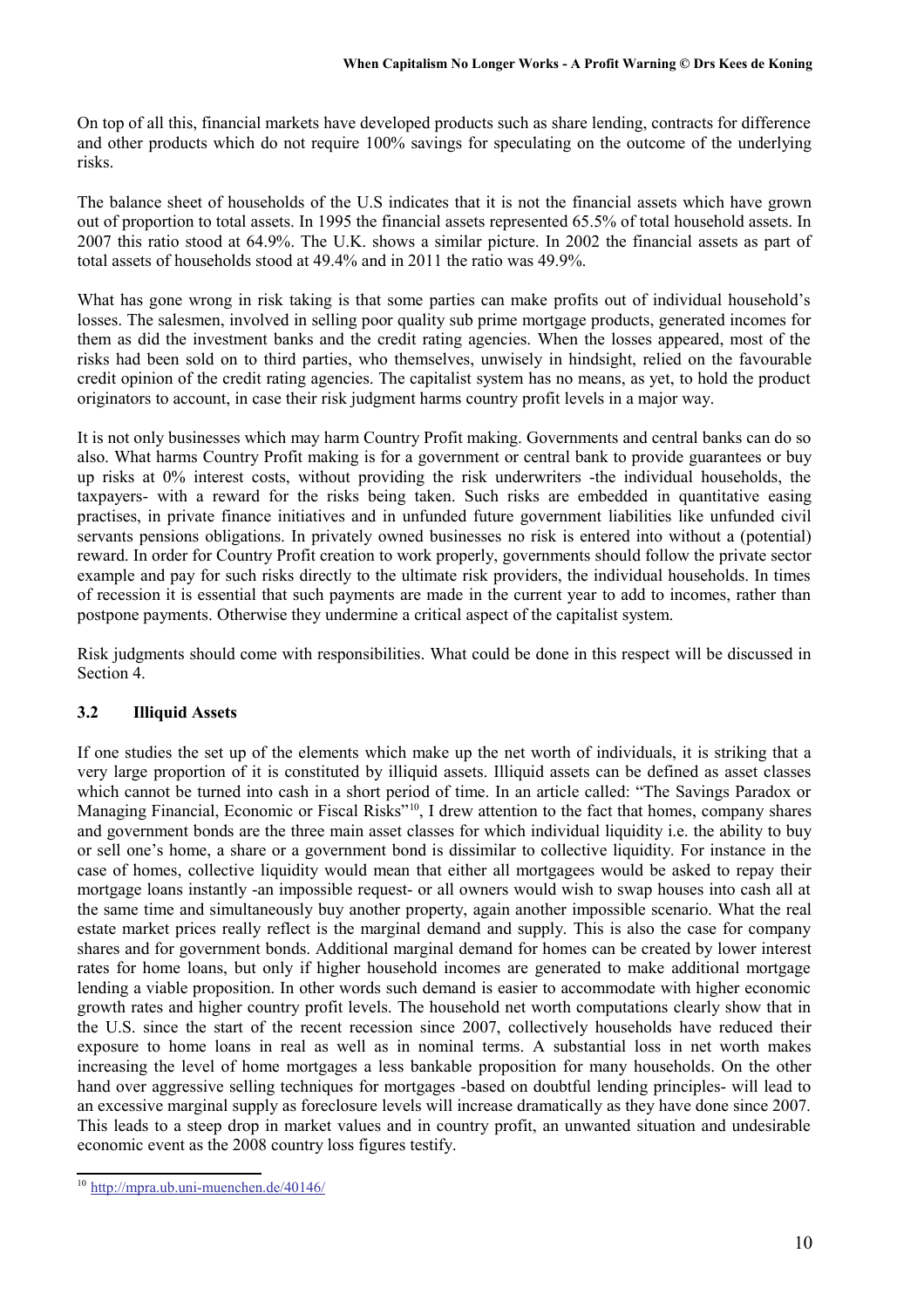The 2000-2002 drop in economic growth was caused by company shares sharply dropping in values, effecting country profit levels. In 2008 both home values and share and mutual fund values dropped together.

A few remarks should be made about government bonds. From a savers point of view, the government bond markets of some countries like Germany, the U.K. and the U.S appear to be the most liquid in the world; one can always find a buyer. Collective liquidity focuses on the other side of the obligation: the possibility of an immediate transfer into cash of such assets. Of course taxpayers could not possibly raise the cash to repay all outstanding government debt at once. Collectively this type of asset is illiquid, just as much as real estate and company shares. Why is this distinction important? When markets assess that some doubts creep in about a particular country, their funding of government debt creates an upward pressure on yields. Ireland, Portugal, Greece and more recently Spain and Italy have experienced such pressure. Such pressure stems from collective liquidity concerns. In section 3.4 attention is drawn to the other side of such concerns: the capital flight to "safe" government bond markets.

## **3.3 Current Incomes and Existing Debt Obligations**

What both the U.S. and U.K. data show is that when current incomes come under pressure, individual households give priority to safeguarding their principal asset: the home from being repossessed by lenders. This means that in a period of reduced Country Profits or even Country Losses (slow economic growth or recession periods) households reduce other spending in order to reduce debt obligations, especially those linked with the homes. In the U.S. since 2007 -instead of increasing home mortgages by some U.S.\$800 billion to U.S.\$1 trillion per annum as was average before 2007- the outstanding debt has fallen by about U.S\$800 billion over the period 2007 till the first quarter 2012. Secondly the home values showed consistent growth from 1995 until 2006, initially for the first three years growing by some \$400 billion annually till end 1997. The second period to 2002 the growth accelerated to \$1 trillion and slightly above. From 2003 till 2005 included, it grew by \$1.6 trillion and it reached its growth peak in 2005 with a growth of about \$3 trillion. In 2006 the speed of growth dropped off to \$700 billion. Ever since 2006 the home values have been dropping by in total \$6.3 trillion (or 28% of 2006 values) till the end of 2011.

In the U.K. the value of the housing stock reached its peak in 2007 at £4,077 billion, growing annually since 2002 by about £300 billion. Even at the end of 2011 was the value at £4,064 billion slightly less than 2007 values. These are nominal value data, not taking into account that U.K. inflation levels increased from 2.6% in 2007 till 3.9% in 2011. The annual increase in home loans during the period 2002-2007 was between £90 and £130 billion per year. In 2008 the loan base still grew with £ 50 billion, with zero growth thereafter.

When current incomes do not grow or grow less rapidly and when country profit levels decelerate or turn into actual losses, experience -as evidenced by the data above- show that households aim to restore their own balance sheets by reducing debt levels first and spending less on purchasing current goods and services. Economic growth levels suffer as a consequence.

## **3.4 Risk Avoidance by Individual Households**

Individual households have one choice which none of the risk managers can avoid to obey. They can move their savings into what they regard as the safest government bonds in the world. The amazing fact is that it has little to do neither with the absolute level of government debt, nor with the government debt to GDP ratio. One can put it in figures to see how the world has changed since 2007. Trading economics<sup>11</sup> has calculated the average 10 year implied government bond yield for the five countries studied. They are for the U.S. 6.5% for the period 1912-2012, for the U.K. 6.0% for the period 1989-2012, for Germany 5.1% for the period 1989-2012, for Spain 5.7% for the period 1993-2012 and for Italy 5.9% for the period 1993- 2012. The actual government debt to GDP levels are respectively: for the U.S. 103%, for the U.K. 85.7%, for Germany 81.2%, for Spain 68.5% and for Italy 120.1%. Now the current 10 year yield as per end of

<sup>11</sup> http://www.tradingeconomics.com/bonds-list-by-country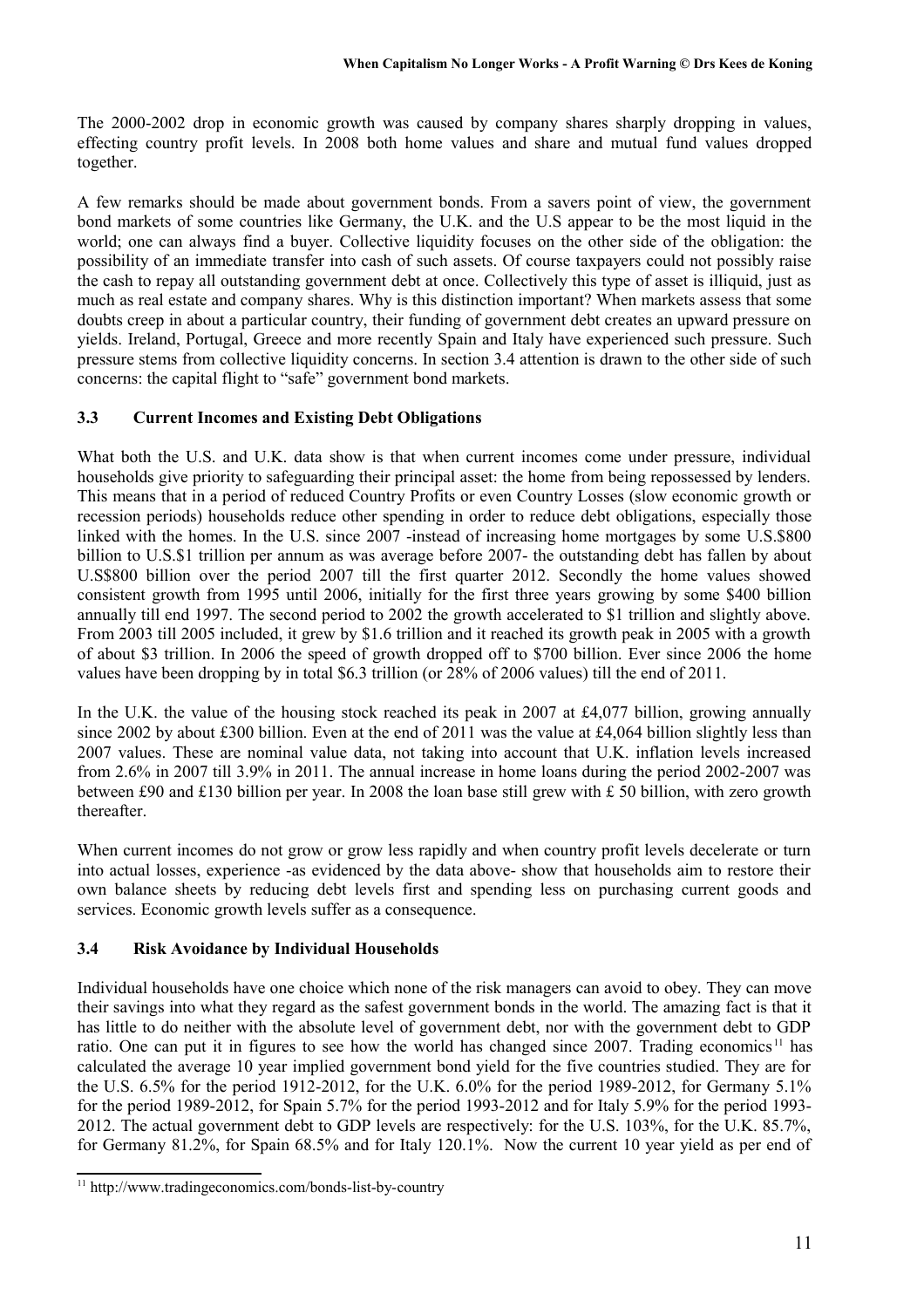August 2012 was, for the U.S 1.63%, for the U.K.1.49%, for Germany 1.34%, for Spain 6.48% and for Italy 5.82%.

What these figures illustrate is what companies practice and what individuals also do: Move money (savings) to places regarded as the safest places for not loosing the principal value of the savings or earnings. This precautionary savings motive is neither guided by yield, nor by outstanding level of government debt compared to GDP, but purely by the wish to protect the principal amount of savings. The fact that such risk protection costs money in real terms, after taking the inflation levels into account, has been no deterrent to invest in government bonds in the U.S., the U.K. and Germany. From a country profit point of view for all five countries, this is the worst possible outcome. There are three reasons for this: (1) Government debt can be described as a huge consumer loan, whereby government expenditure in past years was not funded by tax incomes in the same year. Consumer debt has the lowest multiplier effect of all three asset classes. (2) Funding companies and banks helps create economic growth in the current and future years and so does (3) Investing in homes, which creates jobs and also helps economic growth to flourish, provided that mortgage loans are granted on a prudent basis.

Consumer loans -whether entered into by an individual household or by the collective of households through government spending above income levels-, need to be serviced out future incomes. When a larger and larger proportion of income and savings is used for servicing consumer loans rather than for "investment funding", the whole economy becomes less efficient, hence less country profit. This is why fiscal discipline is a must. What is less important is the actual level of government expenditure as long as it is matched by income transfers in the current year. However one should stress that economic efficiency is just as much a must for government households as it is for the private sector.

The unwanted side effect of individual households as well as companies and banks moving cash to the socalled safe haven economies is that government bond yields in the U.S., the U.K., and Germany are now far below average long term yields of the past and even below inflation levels. This hinders Country Profit making. The rewards no longer compensate for inflation levels. Households get poorer. The increased levels of government debt since 2007 were mostly unavoidable as banks had to be rescued in order to prevent an even more calamitous loss in country profit levels. However, paying interest rates on a long term basis at below inflation levels, harms pension funds and all other savers, who want to build up a nest egg for the life time cycle of work and retirement. When the other asset classes -shares and homes- do not perform well, it is a government's prerogative to ensure that their "consumer loans" provide the bond holders with a reasonable reward over inflation. Past long term rates did not deter economic growth to happen. Paying higher rates, especially to pension funds in a country can be arranged as will be explained in section 4.2.2 on economic easing.

The governments of the U.S. and the U.K. have taken it upon themselves to lower the long term government bond yields through a series of bond purchases by their respective central banks. Such actions are called: quantitative easing. In the U.K. £375 billion out of a total government debt level of around £1 trillion has been bought up by the Bank of England. Regretfully neither the U.K. share market nor the mortgage market or the home values seem to have been positively effected as the net worth data for individual households clearly demonstrates. By the Bank's own admission it has created the inflation level to rise with 1%, which put pressure on households to maintain the same volume of consumption. Economic growth did suffer, especially if one considers that households wanted to restore their own balance sheets by paying of debt rather than increase consumption. Such quantitative easing policies are based on a misunderstanding of what helps to create Country Profit. The misunderstanding is that Central Banks, which practice quantitative easing, acquire risks for which they offer no return. The individual households, which provide the value at risk amounts, remain the ultimate risk holders, but they see no financial return any longer over their risks. Country Profit making is undermined. The ECB is considering a similar scheme of quantitative easing by its insistence to buy up short term Spanish government bonds. Again this is based on taking up risks, which ultimately have to be serviced by the individual households in the Eurozone countries, without paying a risk premium to the risk takers as Central Banks can print money at 0% costs. In section 4.3.3., an alternative solution is provided, whereby the individual households of the seven countries: Austria, Germany, Belgium, the Netherlands, Luxembourg, France and Finland can take the risks on taxpayers in other Eurozone countries. The first group, via their governments, attract real savings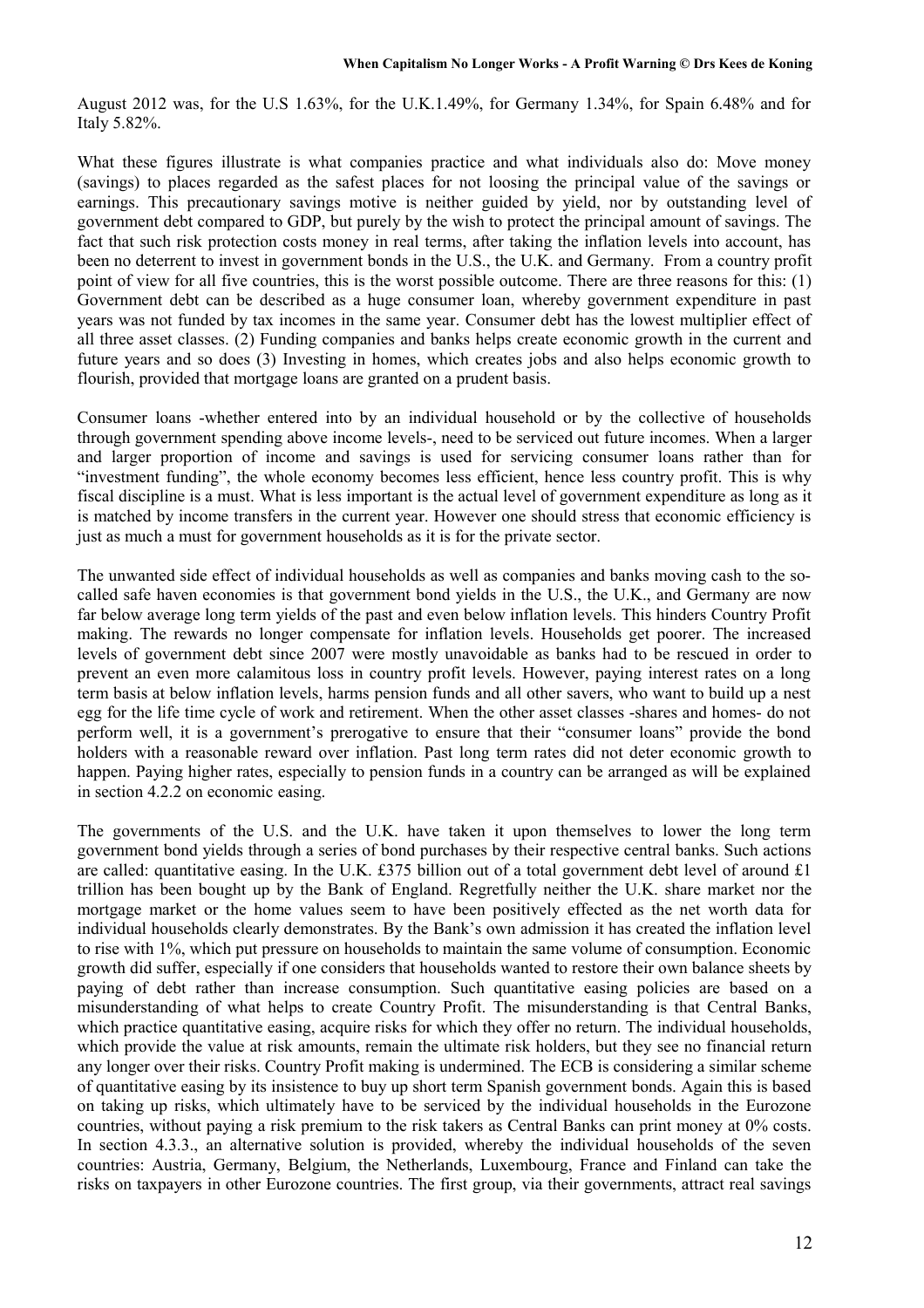out of the financial markets, deposit these savings with the ECB and enable the ECB to buy up some long term bonds from countries like Spain and Italy. The risk-reward ratio is that the risk underwriters: the individual households in the seven Eurozone countries gain the benefit of Spain's and Italy's higher 10 year bond yields over their own cost of funds: a Country Profit increase, while simultaneously the long term yields in Spain and Italy come down. Once the financial markets know that this intervention will be repeated till the latter two countries pay around 2% over inflation, they themselves rather than the taxpayers will want to take up such risks, making further intervention unnecessary. The individual households in the seven countries should be rewarded for underwriting these risks. They should see a cash pay out of the profits made by the ECB over this funding and lending exercise. Such risk taking-reward exercise increases Country Profit levels in the seven countries. It also eliminates the capital flight to safety which takes away "values at risks" from one country, only to lower Country Profit levels in all countries.

## **4. Country Profit Levels and Collective Risk Management**

#### **4.1 Introduction**

2008 will stand out in economic history as the year that the U.S. lost about four times its average Country Profit of previous years in a single year. The impact on the balance sheets of individual households was huge. Their reply was -as evidenced by the data provided in the Balance Sheet of Households and Non-Profit Organisations- to protect the home from being confiscated by lenders. This was done by collectively reducing outstanding home mortgages. As home values kept dropping at the same time, the owners' equity as a percentage of household real estate dropped from 56.6% in 2006 till 40.7% currently. The latter is a slight improvement over the level of 38.8% which was reached as recently as the fourth quarter of 2011. Such households' actions have two effects. The first one is that when incomes are spent on reducing debt levels, less remains available for spending on current consumption, so economic growth suffers. The second effect is that the dynamic effect of increasing mortgage loans together with increasing home values has been taken out of the economic equation. Loans and home values have to move in tandem in order to increase Country Profit. A major economic growth element has been sterilised by the, very understandable, households' actions.

The collective preference by households to use incomes to repay mortgage debts in priority over spending on consumer goods has a major effect on demand levels in a society. On top of this, during the period since 2007 the growth element of simultaneous growth in loans and home values was also eliminated. Consequently corporate equities did suffer.

In the U.K. households are also paying off their consumer debt. In July 2012 they paid back the net amount of £147 million. This represented the biggest drop since August 2006. Again households are repairing their balance sheets, in a way which harms demand in the U.K. economy and thereby Country Profit making.

Corporate equity values show a much greater volatility than home prices. For instance the 1999 corporate equity values in the U.S. of U.S\$9.763 trillion have not been reached up till to-day. The volatility is a consequence of the difficulty in predicting corporate cash flows in uncertain times. Optimism and pessimism change the outlook on a daily basis.

Apart from homes and shares, individual households can also change their asset allocation between the three asset classes. This element is of particular importance in the Eurozone countries, more than for the United States. If doubts arise about the collective liquidity of homes or shares or by financial market pricing rather than economic pricing, individual households will aim to protect the principal sum of their savings, by moving such funds to the perceived "safest countries" and into the safest asset class: government bonds. The U.S., the U.K. and Germany and some other Northern European countries have been on the receiving end of such cash movements. Others like Ireland, Portugal, and Greece and more recently Spain and Italy have seen the negative effects of such movements. These decisions are not only taken by individual households directly, but also by the managers of their funds, like companies, banks and portfolio managers. This drive to "safety" harms Country Profit making as it takes savings out of one community to another and places it into the least productive asset class: government bonds.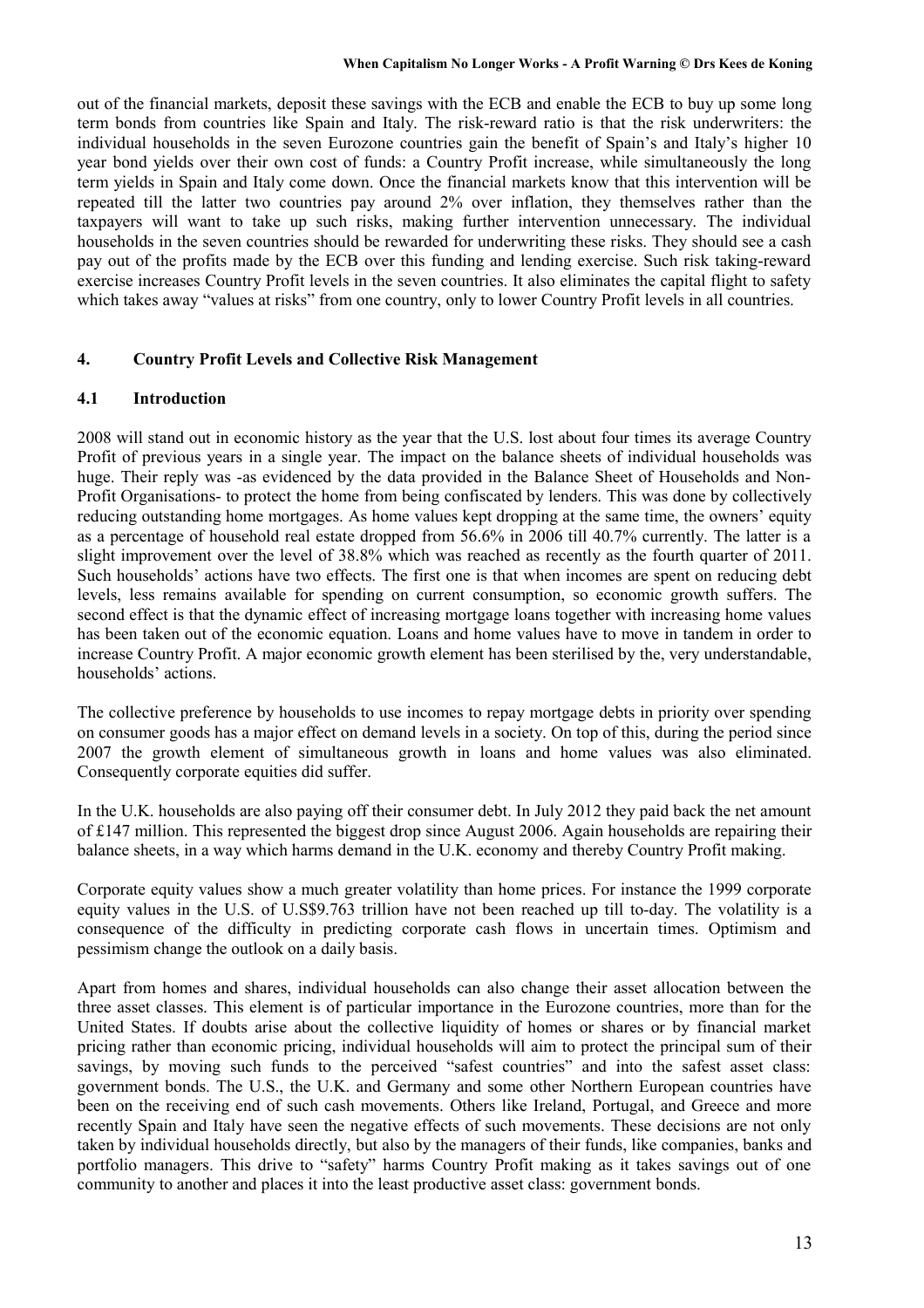The conclusion to be drawn from the above is that prevention is highly preferable over correction, as the correction period has now lasted five years and most economies are still in a worse shape than they were in 2007. However as preventive measures were not taken in the past, corrective measures need to come first at this stage. From a Country Profit perspective the most important element is to speed up economic growth levels, not just in the U.S. but in all European countries as well. This can only be achieved by a demand driven initiative as supply driven measures rely on growing net worth levels. In section 4.2 possible initiatives to increase demand levels will be set out. In section 4.3 possible preventive measures will be explored.

## **4.2 Corrective Measures**

## **4.2.1. Introduction**

The traditional method to stimulate economic growth was the Keynesian method of incurring additional government debt to increase government spending in a current year. There are three reasons why the Keynesian practice has probably outlived its usefulness. The first one is that from a Country Profit perspective, government debt is the least productive of the three asset classes, the more productive ones being homes and corporate equities. Once the borrowed money has been spent by a government, there is usually no direct cash flow to earn back the borrowed money. The multiplier effect has to come from indirect earnings via the increased output by the private sector and increased earnings by the working population. The second one is that starting up and stopping additional government expenditure seems a difficult process for most governments. It is much easier -also for the electorate- to accept the additional spending rather than the pay-back process of additional taxes. Last but not least the current levels of government debt for the U.S., the U.K. and most European countries, coupled with the reduced government tax levels in a recession period make it almost impossible to sensibly spend one's way out of recession by prime pumping. Individual households will reward the prudent countries over the profligate spenders.

The second method, based on Friedman and Schwartz' study of the Great Depression of the 1930's, was the monetarist approach to economic growth. They claimed that the supply of money in the economy determines economic growth and the rate of inflation, which was most likely correct in the circumstances of the Great Depression. Their policy recommendations, still followed to-day by some Central Banks, is to flood the market with liquidity and follow a low interest rate policy.

The principal weaknesses in the monetarist arguments are three fold: Firstly the Country Loss in 2008 was caused by funding a loan portfolio for debtors who were in no income position to repay and service their debts -the subprime mortgage crisis-. The cause of the crisis was a risk misjudgement by banks on a large scale. It caused an income and a value crisis for individual households, whereby the decreasing home values started to have a multiplier effect on incomes. As the evidence provided by the net worth data testifies both in the U.S. and the U.K., the reaction by the collective of households was to start repaying mortgage debt rather than increasing home loans. No supply of liquidity through the banking system can change such reaction. The monetarists never considered that financial market actions could induce an accelerated depreciation of individual households' assets -homes and government bonds- out of step from economic values of these assets.

The second weakness is in the type of business which makes the error of judgment. If companies make an error of judgment in over estimating demand for their products, the ultimate penalty is closure of a company. Often however such closure can be avoided as cash flow errors show up quickly. However if banks make an error, such errors take longer to work their way through the system and the risks are also multiplied by affecting other banks or the whole banking sector. Mortgage lending and providing consumer credits are practised by nearly all banks in the world. Banks base their credit judgments on future incomes and values. If incomes and values fall simultaneously, as they did in 2008, than the collective banking sector needs to retrench, notwithstanding having liquidity provided and low interest rates maintained. Such a crisis is a collective solvency crisis and is based on the income and value losses all households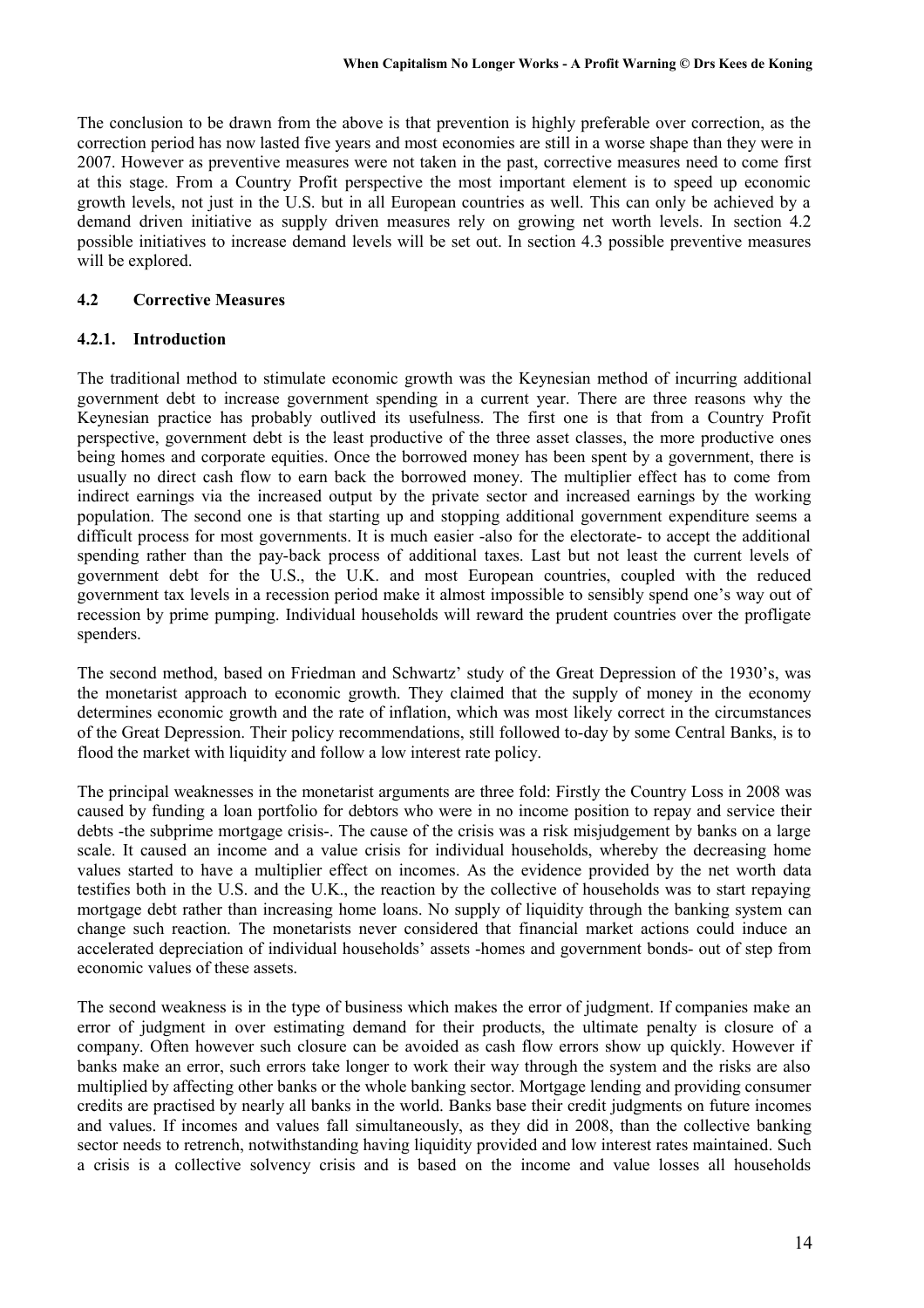experience collectively through Country Losses. Financial misjudgement errors have a much greater impact than corporate errors. They have a much higher multiplier effect.

Finally the third weakness lies in the low interest rate policy. What is good for borrowers is not necessarily good for the fund providers: the individual households. In the past sound levels of economic growth have been happening when long term government bond rates were at or over 5% per annum. It is an extremely doubtful argument to state that a long term interest level below the inflation rate is a sound policy for creating Country Profit. Individual households have no choice but to leave their value at risk in an economy. There is no way they can turn assets into cash without harming Country Profit making. Governments have a choice: either to support Country Profit making or slowing down economic growth with negative real long term interest rates.

In the next section Economic Easing is discussed. This method avoids the pitfalls of both the Keynesian and the Monetarist approach.

### **4.2.2 The Economic Easing Method**

Individual households in the U.S., the U.K, the Netherlands and Canada have build up large pension fund reserves in order to pay for future incomes. These reserves have been accumulated via the contributions of individuals and sometimes companies or even governments on their behalf. The second element consists of investment returns. In a way pension funds, in their investment returns, closely resemble the country profit levels in a country. Pension funds usually have no gearing; they consist of pure savings allocated over the asset classes. Their accumulation and distribution pattern of savings is closely monitored by the countries concerned. Much debate is going on about the manner of measuring, predicting and allocating future investment results over the different age groups as longevity plays a major role in the changes. What, so far, has not been discussed is how pension funds can contribute to economic growth. The principal concept is to link savings directly with consumer spending in the current period. The current size of pension funds in the U.S., the U.K., the Netherlands and Canada make such a link possible. In all these countries the accumulated fund levels now exceed or closely resemble the annual GDP level. In my background paper to the Tenth Annual Conference on Pensions, Retirement Security and Strategies for Investment Conference organised by Harvard Law School (March 28-30 2012), I suggested to use "economic easing" as a method to stimulate economic growth.

Economic easing can be defined as the action of turning a small part of savings accumulated for future expenditure -the pension savings- into current consumption.

Take the U.S. case as an example. If 2% of pension savings were distributed in 2013, this would mean that \$280 billion extra consumer demand would be created, provided all beneficiaries spend their pension dividend on consumer goods, something they should be encouraged to do. If, assuming again, that markets know that such action would be repeated in later years until economic growth reaches its optimal growth path, than such certainty will make companies wanting to invest their cash reserves or obtain additional bank or capital markets funding. Jobs will be created. Production levels will be increased. Company profits will increase, hence share prices will improve. Country profit levels will start to improve. Finally the government will benefit from higher tax incomes. The positive multiplier effect will start to work.

Of course the temporary cash injection in to the U.S. economy out of pension reserves can not be done without a compensation for the pension funds. Such compensation will need a change in the tax laws. Until now the U.S. and other governments have always practised that taxes pay for government expenditure. To make economic easing a success requires a change in tax philosophy. Individual households provide all the funding for all business units, including a government, in the U.S. and in other countries. When an economy is stimulated in above described manner all households in a country benefit. It would therefore be appropriate that when the benefits are shared, also the costs of it are shared. This implies that a small portion of future tax receipts is set aside for returning the savings back to the pension funds. The boost for the economy in 2013 would not be provided by the government -a Keynesian cash injection- but directly from individual households' savings to individual households' spending -economic easing-. Government debt does not increase, but a small share of future incomes need to be returned into savings, which only a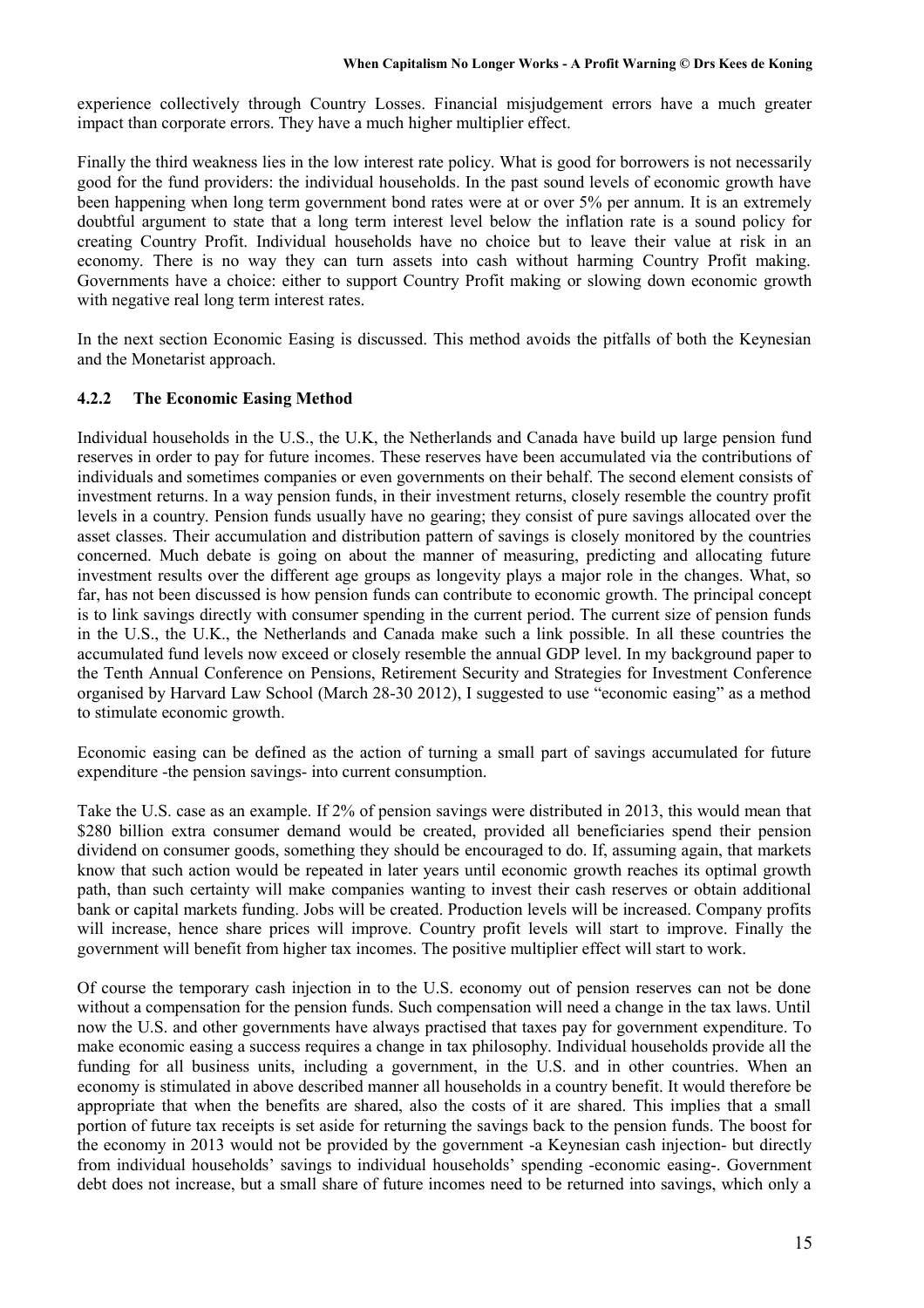#### **When Capitalism No Longer Works - A Profit Warning © Drs Kees de Koning**

government can do through its tax collection. The savings into cash and back into savings cycle constitute a taxpayers' obligation as all taxpayers were beneficiaries of the economic boost in the first place.

The practical implications for implementing an economic easing policy are as follows:

**- Step 1**: The Government aims to reach an agreement with all pension funds (DB as well as DC schemes) so that the latter can pay say 2% of their value to all pension savers and retirees. The values could be fixed as of 30th December 2012.

- **Step 2**: Once an in principle agreement has been reached, such pay out (a pension dividend) could be made available in four equal quarterly instalments of 0.5% of the value, starting as soon as administrative hurdles have been overcome.

**- Step 3**: The pay out could be for an equal amount per pension saver and retiree. This would benefit the younger and the less well off more than those closer to retirement date and those with the larger pension pots. However the younger participants have the longest period of contributions and investment risks ahead of them.

**- Step 4**: As the aim of this measure is to stimulate economic growth; the government might agree to have the pension dividend paid out tax free.

**- Step 5**: If pension funds are short of cash, they could be allowed to borrow these amounts from the Central Bank in their respective country, until pension contributions and dividend and interest flows have come in.

**- Step 6**: As a logical extension of economic easing, which is done to create more Country Profit for all households, a government could agree that the pension savings used for current consumption will be repaid by the taxpayers.

**- Step 7**: The logical conclusion could be that such repayments take place as and when economic growth rates have reached the desired level, in other words when Country Profit levels have reached their long term average.

**- Step 8**: The rewards for pension funds in participating in such a scheme could be a taxpayer's guarantee, based on an inflation level plus 2% remuneration per annum for the pension funds. The indirect rewards for pension funds are more substantial as the increased level of demand in the company sector will be translated in higher share prices. Banks will experience less loan losses. The government will also benefit indirectly by higher tax incomes. The maturity of the economic easing facility should be determined by the pension funds and the government jointly based on actual country profit developments.

**- Step 9**: As the repayment obligation is not linked with the repayment of past government expenditure, economic easing does not influence government debt levels. It is in effect a scheme to bring forward the use of a small part of the savings and have such savings replaced by all taxpayers as and when Country Profit levels start to rise.

**- Step 10**: Finally the beneficiaries of the pension dividend should be convinced that the amounts are for consumption purposes rather than for adding to the savings level.

The economic easing method can be started up and stopped very easily. It can also be maintained for longer than a year, if needed. Both groups of taxpayers and pension pot savers and retirees are the inhabitants of a particular country, they constitute the individual households and the managers of all the savings made by the households. A potential positive side effect of economic easing is that it will stimulate individual households to participate in funded pension scheme savings as only pension savers and retirees will receive a reward for savings. Such participation will reduce the pressure on future government's budgets to provide for the basic state pension.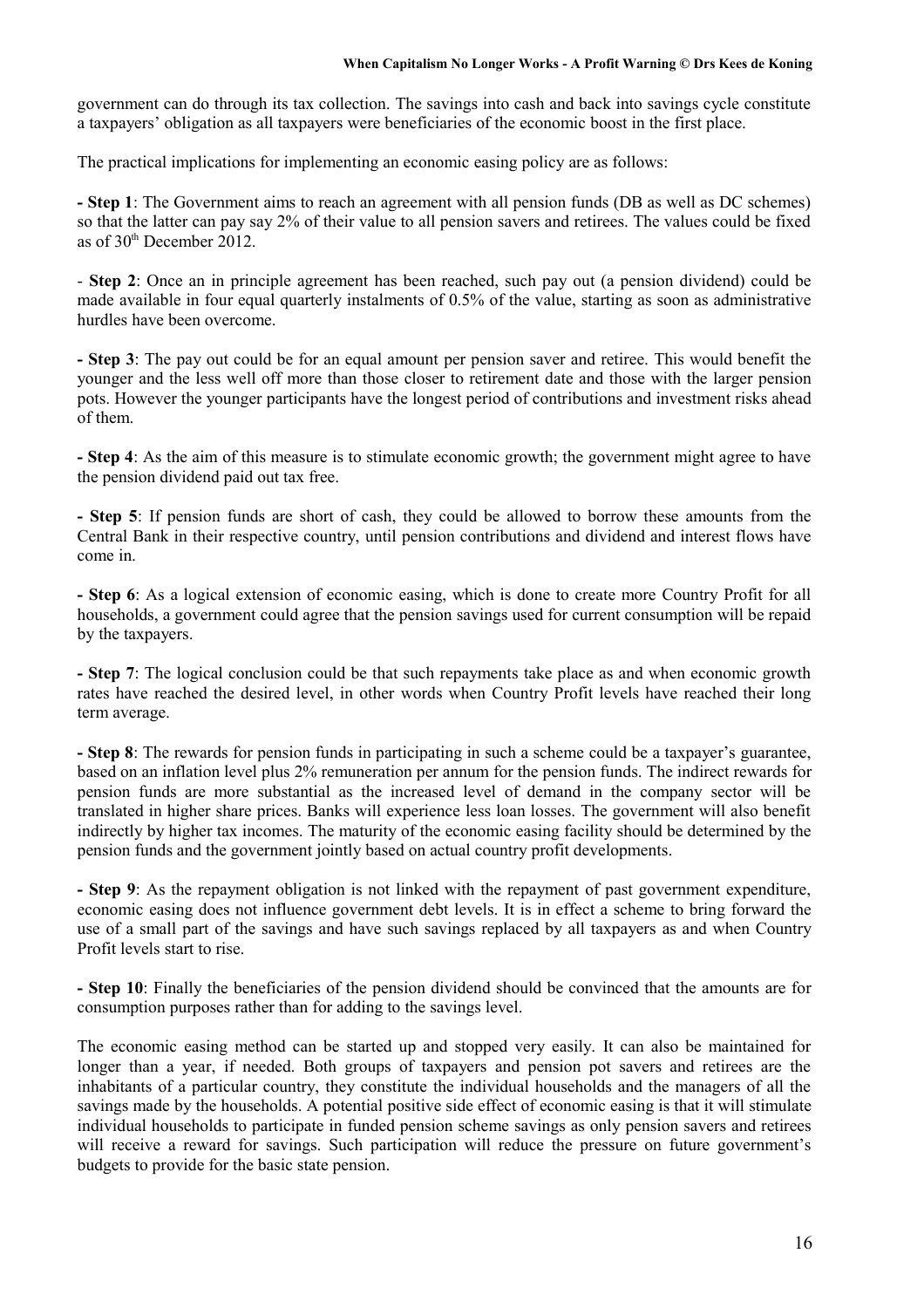Economic easing can be implemented in the countries with a substantial funded pension system. In the cases of Spain and Italy, for instance, these countries have not built up such pension reserves. However, in order to shorten the worldwide economic crisis period, the economies of these countries could also be stimulated.

The European Financial Stability Fund or the European Stability Mechanism are the ideal vehicles for replacing the role of the pension funds for Spain and Italy and potentially for some of the other Eurozone countries as well. Spain, for instance would need around Euro30 billion in the first year of easing. The guaranteeing nations for the EFSF funding would need to accept that the repayment obligations come from Spain's taxpayers and is not a government debt obligation. They would also need to accept that repayment obligations should follow the developments of Country Profit developments for Spain. Therefore the facility's repayment schedule should be agreed between the EFSF and the country once Country Profit levels have improved.

## **4.2.3 The Case of Spain**

Apart from economic growth Spain needs a solution to its overhang of 800 000 unsold homes. By solving this problem the banking problem will be much less acute. A possible solution is described below.

In Spain, the cause of its current crisis has very little to do with the Euro as a currency or with the Spanish government acting imprudently, but all to do with some banks turning savings into 800 000 homes which could not be sold to potential buyers. What other European governments might have done to help manage these collective risks from spreading to the Spanish economy and Spanish government is set up a second home acquisition scheme for their own nationals rather than lend Euro100 billion to the Spanish government, or directly to the Spanish banks. The latter injection equates to Euro125 000 for each unsold home. The unsold home problem could have been solved much more effectively by supporting foreigners in buying homes in Spain from the Spanish banks or population. This could be done with the help of a subsidy. Instead of providing Euro125 000 per home, give foreigners a subsidy of 20% of the amount i.e. Euro25 000 per home. If the lending is also executed by German, British, French, Dutch, Swiss, Austrian and Scandinavian banks than the inward capital movement into Spain will help solve the real estate crisis, part of the banking crisis and a substantial part of the government debt crisis. The homes should be of a minimal value of Euro150 000, which equates to properties of 120 sq meters in the Spanish Mediterranean Coastal provinces. Such potential buyers should themselves put in an amount minimally equal to the governments' injection. The remainder amount should be up to the foreign bank's credit judgment. The buyers should also agree not to sell the properties for a minimum of five years. The Bank of Spain could supervise the scheme. Of course the scheme would be stopped as and when the supply of homes comes nearer to the full utilisation levels.

The consequences: The Spanish property markets will turn around pretty quickly; a place in the sun is still a dream for many Northern Europeans. The Spanish banks will be relieved from their property overhang on which no cash flow is received while their borrowings still carry interest costs. The Spanish people who sell and move to other properties will usually have more cash available as 50% of homes are owned in Spain without a mortgage. European governments usually operate either capital gains taxes or income taxes on second properties, so they will get their money back in due course. Last but not least the capital inflows into Spain and the strengthening of the banking sector plus the additional tourist incomes will help the Spanish economy to turn around as well. This comes all at a fraction of the costs of the Euro100 billion. Spanish government bond yields will come down as well. The example is just one of the ways in which understanding the causes of the risks to savers can help devise sound solutions. The "perceived risk" outlook for Spain will fundamentally change by implementing this scheme.

## **4.3 Preventative Measures**

## **4.3.1 Introduction**

The financial, economic and fiscal crises of 2007-2008 started because some business entities were loading up risks on society, which the obligors could not repay. As such repayments involved the housing sector,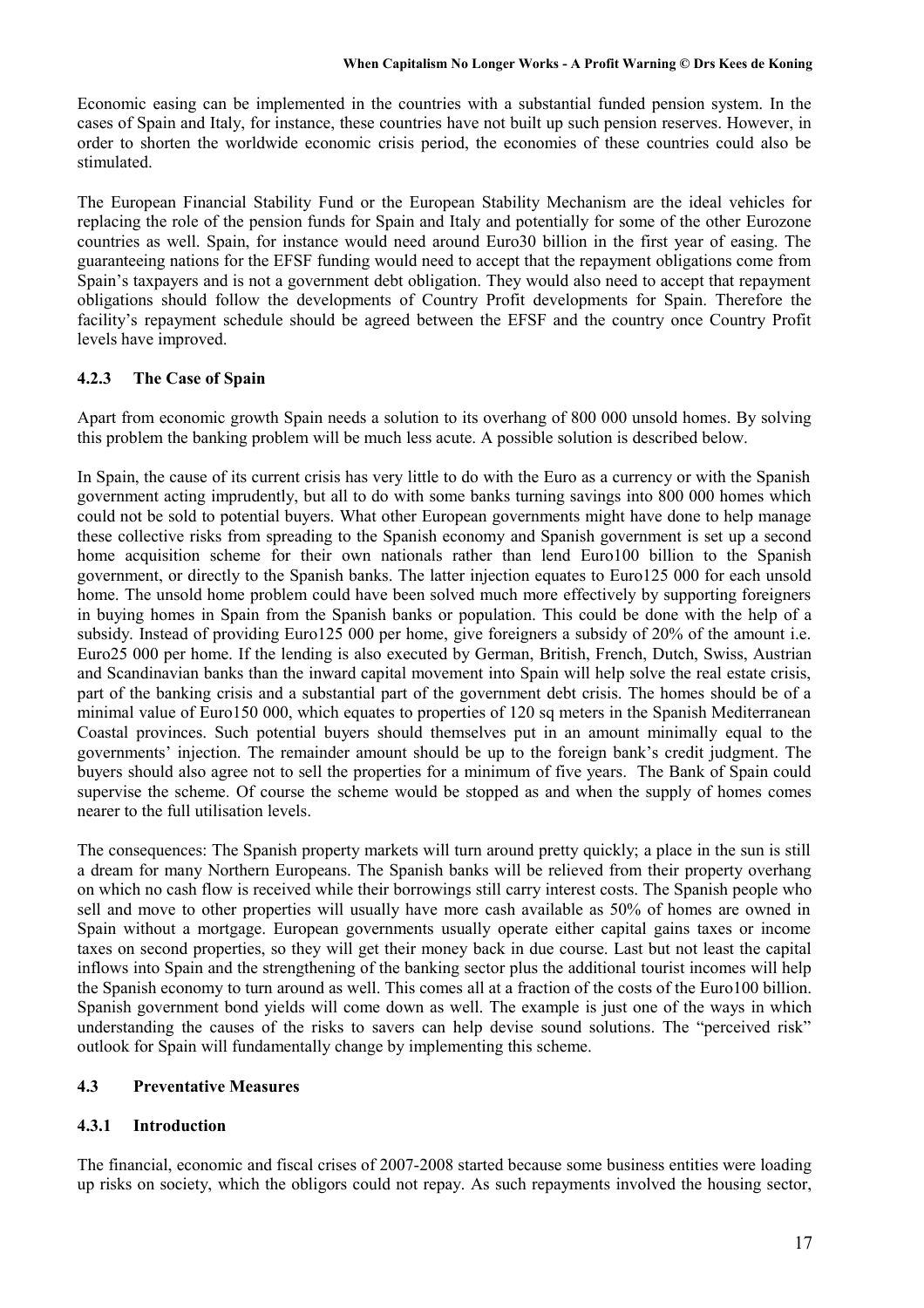the latter sector lost substantial values. There are two sides to any lending-borrowing relationship. However risk management clearly is the responsibility of the lenders. The lenders failed in their duty of prudence. Not only did they fail, they also failed in their duties by selling such risks around the world. Most of the lenders did not suffer personally as they got their rewards and cashed out early and went off to do other things. If the lenders and the facilitators of the risk transfer had been obliged to guarantee the risks they sold, the volume of risks transferred would not have gotten out of hand to the degree it did.

## **4.3.2 A Minister for Savings?**

What it all means is that economic risk management i.e. Country Profit risk management, deserves a CEO, a Minister (or Secretary) for Savings. The Minister should be independent from Government, but of course not independent from parliament. His responsibilities would be to oversee that risk originators, be they banks, companies, but also the government, in its expenditure for infrastructure and capital goods projects and for taking up or taking over financial risks, follow prudent risk management practices. The Minister would not replace existing regulators for banks, companies and pension fund supervision. However his role would be to asses whether certain collective practices, which may not be illegal, would harm Country Profit making. The emphasis is on risk management assessment and economic efficiency. The role of the Savings Minister is different from a Minister for Finance, the latter's role is to establish the government's budget and collect the required tax payments. The role of the Savings Minister is also different from a Governor of a central bank. The latter is in charge of the monetary policy initiatives and is not in charge of all elements which contribute to Country Profit. Prevention of risk taking excesses is a worthwhile cause to have a senior person committed to it. The U.K. government has already set up an Office of Budget Responsibility, covering its own actions. It has an independent status, but has no powers to intervene in economic or financial risk management.

Other elements of risk taking occur in underwriting share issues. Here the question is should the underwriters be committed to guarantee their risk judgment for longer than the day of placement of the shares: for instance over a year or longer period with declining responsibilities; again not a legal judgment but a risk judgment.

Another risk element occurs in Mergers and Acquisitions. Again the same question as above needs answering.

#### **4.3.3 Eurozone Government Bond Risk Management**

The 17 Eurozone countries share one currency, but each country has a different inflation rate, a different rate of economic growth, a different level of unemployment, a different level of outstanding government debt and a different state of its banking sectors. Taxation levels differ and so do the savings levels for pension provisions. Managing the gap risks between short and long term savings intentions needs positive government actions, not necessarily at European Union level, but collectively at individual country level.

This could be done as follows: Countries such as Austria, Germany, Belgium, the Netherlands, Luxembourg, France and Finland could attract 10 year funds from the financial markets not for government spending but for financial risk management purposes by depositing these funds as reserves at the ECB. As an example, Germany could use these powers until its borrowing yield reaches 3.9%, 2% over its current inflation level. These savings remain German savings at the ECB. For the other six funding countries their inflation rate plus 2% would also be the yard stick. The ECB could with these funds, subsequently buy up long term government debt of the 10 countries, provided that they follow the fiscal pact. In these 10 countries the yield has overshot the level of inflation plus 2%. In the case of Spain, which always had a very prudent central government, its inflation rate is, like Germany's, 1.9%, but its yield is 6.48%%. In this example the ECB would buy 10 year Spanish bonds currently at 6.48% and subsequently at lower yields till the Spanish yield also stands at 3.9%.

The ECB's interest income from Spanish bonds exceeds the borrowing costs of the seven countries. Such interest income will be fully distributed over the funders pro rata of their funding contributions. In this way the costs of issuing more government debt than needed for own government expenditure of the seven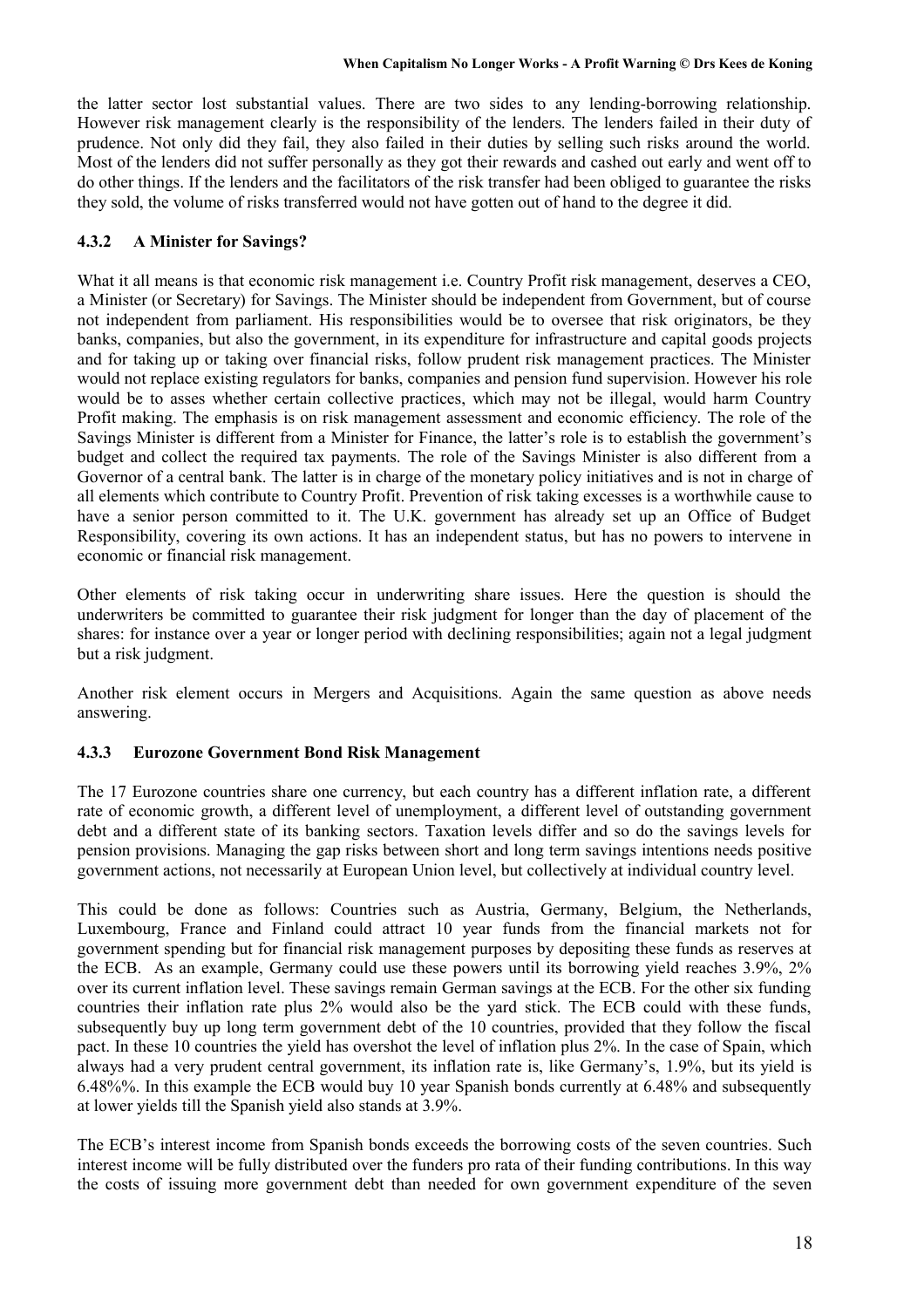countries is more than met by the income from bonds of the 10 countries held by the ECB. Governments of the seven countries could ensure that the Profit made out of the funding and loan transaction by the ECB is returned to individual households. Individual households will see that the cross country risk taking is rewarded with a pay out. At the same time fiscal prudence stays intact. The action is aimed at maintaining financial stability across the Eurozone, rather than increasing government expenditure levels in any participating Eurozone country. The interest costs will be met by the real borrowers, the 10 nations. The fund suppliers –the seven nations- get an extra income, while the taxpayers in the 10 countries benefit from the balancing act of the ECB. The ECB's mandate may need to be adjusted for executing this type of financial transaction. The great advantage is that the ECB does not need to rely on money printing, but can rely on moving real private savings within the Eurozone countries. The other major advantage is that the risk guarantors -the individual households in the seven countries- get paid for such risk taking. The risks involved are minimal as the 10 countries can fund their government bond obligations, not on wrongly "perceived risks" but on actual realised risks. By lowering the overall risk level in the Eurozone countries all countries -including all households- benefit. Of course, the criterion for assisting the 10 countries is that they apply the fiscal pact requirements. Executing such a balancing act has to be done on a daily basis; only the ECB is up to this task. The European Financial Stability Fund cannot operate in the required manner. The financial markets will relish this type of market stabilisation by the ECB and private sector fund flows will soon return directly to the higher paying Eurozone countries, making intervention unnecessary.

### **4.3.4 Future Risk Management**

Governments have high levels of debt. Rather than increasing such levels further, they might start considering when some of this debt can be repaid. Central banks operate monetary policies to maintain price stability, set the interest rates and provide liquidity to economies. They might consider that currently individual households do not want more liquidity as they are paying off both mortgage and consumer debt out of current incomes and savings. They also might consider that multinationals and large companies are holding substantial sums of money in cash, as the economic outlook remains too uncertain. These companies also do not need additional liquidity. Banks in some countries which experience capital flight do need the liquidity, but one may consider that the causes of such capital flight originate in the illiquidity of the asset classes and that possible solutions other than providing liquidity are needed. Central banks may also consider that their customers: individual households and companies are better served by stable interest and exchange rates rather than volatile ones. They, together with a government, may jointly act when financial depreciation of assets -especially homes and government bonds- starts to influence economic growth levels and unemployment levels.

Once economic growth levels have been restored to long term sustainable high levels, once unemployment levels are also at sustainably low levels and once managerial errors by the financial, commercial and government sector have been reduced, the question arises what to do in an "overshoot" situation, whereby financial market exuberance runs away from reality.

To calm markets down under these circumstances, governments can consider to run budget surpluses, which make it possible to pay back some of the outstanding government debt obligations. Such actions reduce the Country Profit level as the credit multiples in a society are reduced. In the case of the U.S., a reduction in government deficit funding can easily be combined with the economic easing method. If financial markets still run away on being over-optimistic the FED could consider buying up some government bonds, not with the purpose to resell them, but with the purpose to eliminate them out of government budget surpluses in future.

Two subjects have not been mentioned yet: international trade and exchange rates. China as a major exporter to the world has seen its exports drop to both the U.S. and to European countries. This shows how much Country Profit making is an interrelated business between countries. China has used its foreign exchange reserves to support the value at risk for especially the U.S. and particularly through buying up a share in U.S. government debt. In this way it has been of help to fund the U.S. government's deficit. This can only be a short term solution. In the longer run each country needs to balance its current accounts, so that capital movements are movements used to strengthen the productive base of countries. When most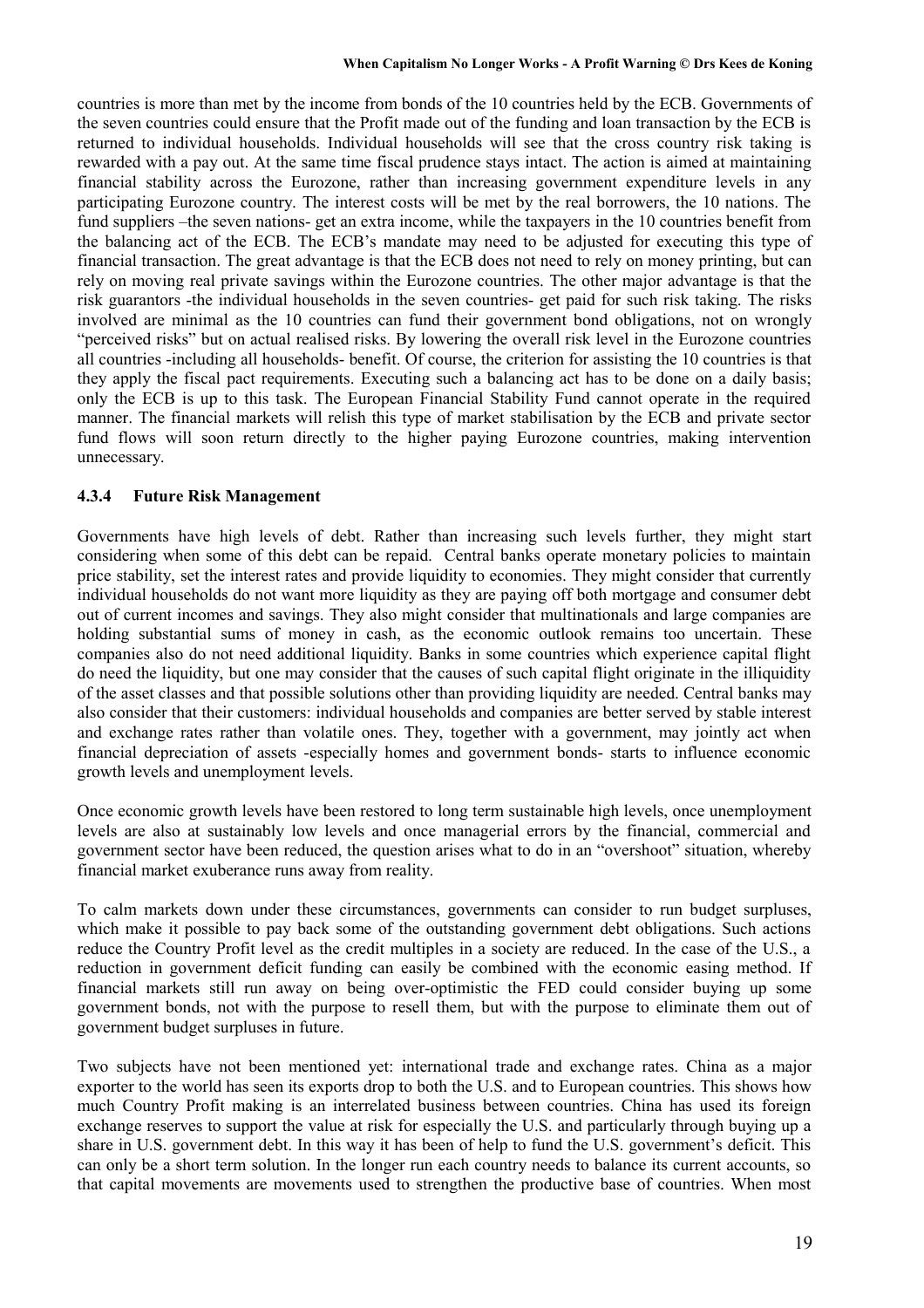countries apply the Country Profit opportunities in their own countries, exchange rates are likely to show more stability as there will be less reason to speculate on the outcome of the economic process.

### **5. Conclusions**

If one would choose which data most closely resemble the actions of individual households collectively, the choice would not be the economic growth data but the balance sheet of households and in particular the net worth data. The latter -especially the changes in net worth from one year to the next- provide the perfect reflection of the combination of income flows and value changes in asset values. Individual households do have a balance sheet and a P/L account and they do have financial and non-financial assets. They also do react to losses on savings or threats to asset values. Economic growth data do not have such benefits as they reflect income and output data only.

In the above the implications of achieving a more stable Country Profit pattern have been set out.

In doing so for the United States, it shows that the U.S. was capable generating an average annual incremental value in net worth, which we have called "Country Profit", of U.S.\$3.4 trillion for the period 1995-2005. The average net asset value -the value at risk amount- for the individual households combined was U.S. \$42.357 trillion over the same period. The return over assets employed (return on equity, the value at risk) was on average 7.67% during 1996-2006.

For the U.K. the average annual Country Profit levels were UK£461 billion over the period 2003-2006, while the net assets employed were UK£5.662 trillion. The average return over assets employed was 8.08%.

For the U.S. the tide turned in 2007 due to the drop in the values of homes by US\$1.870 trillion and still an increase in home mortgages of US\$675 billion, reducing Country Profit by US\$2.545 trillion. In 2008 the US suffered its largest Country Loss since at least 1985 at -US\$12.612 trillion. The main elements of the loss were in homes at -US\$3.325 trillion, loss in corporate equities at -US\$3.872 trillion, loss on mutual fund shares at - US\$1.264 trillion, loss on pension fund reserves at -US\$2.982 trillion and loss on equity in non corporate business at -US\$1.611 trillion.

The cause of the 2008 Country Loss can be traced back to the risk originators and distributors of sub-prime (doubtful might have been a better term) home mortgage risks, who sold these risks to institutions around the world. The cause of the current predicament is also linked to the fast track depreciation of household assets out of line with the economically justifiable depreciation levels. The financial sector has been more inventive than the company sector in transferring risks to outsiders. When the financial sector does not follow prudent banking principles especially involving the housing markets, the losses caused by this sector tend to show a greater multiplier than those for the commercial sector. This is because it affects banks in a number of ways, sometimes directly if they were holding the doubtful CDO's, but certainly indirectly by a drop in house prices. It also affects households as their financial buffer is eroded, in two ways, again directly through lower values and secondly by having reduced income growth chances, either through unemployment or due to recession pressures.

The household balance sheet data since 2007 clearly show that households fight to keep their mortgage payments up to date in order not to lose their homes. This reduces available income for consumption purposes, leading to reduced growth in demand. The same data also show that the dynamic balance between house price increases and increased mortgage lending has also been disturbed, taking a major element of economic growth out of the equation. Households both in the U.K. and the U.S. also reduced their consumption credit levels in real terms since 2007.

The U.S and U.K. governments' action to flood the financial markets with money, by buying up government debts paper has had no results on Country Profit in the U.K. and only a limited result in the U.S. What it has done in both countries is push up inflation levels. In hindsight the U.S. would have been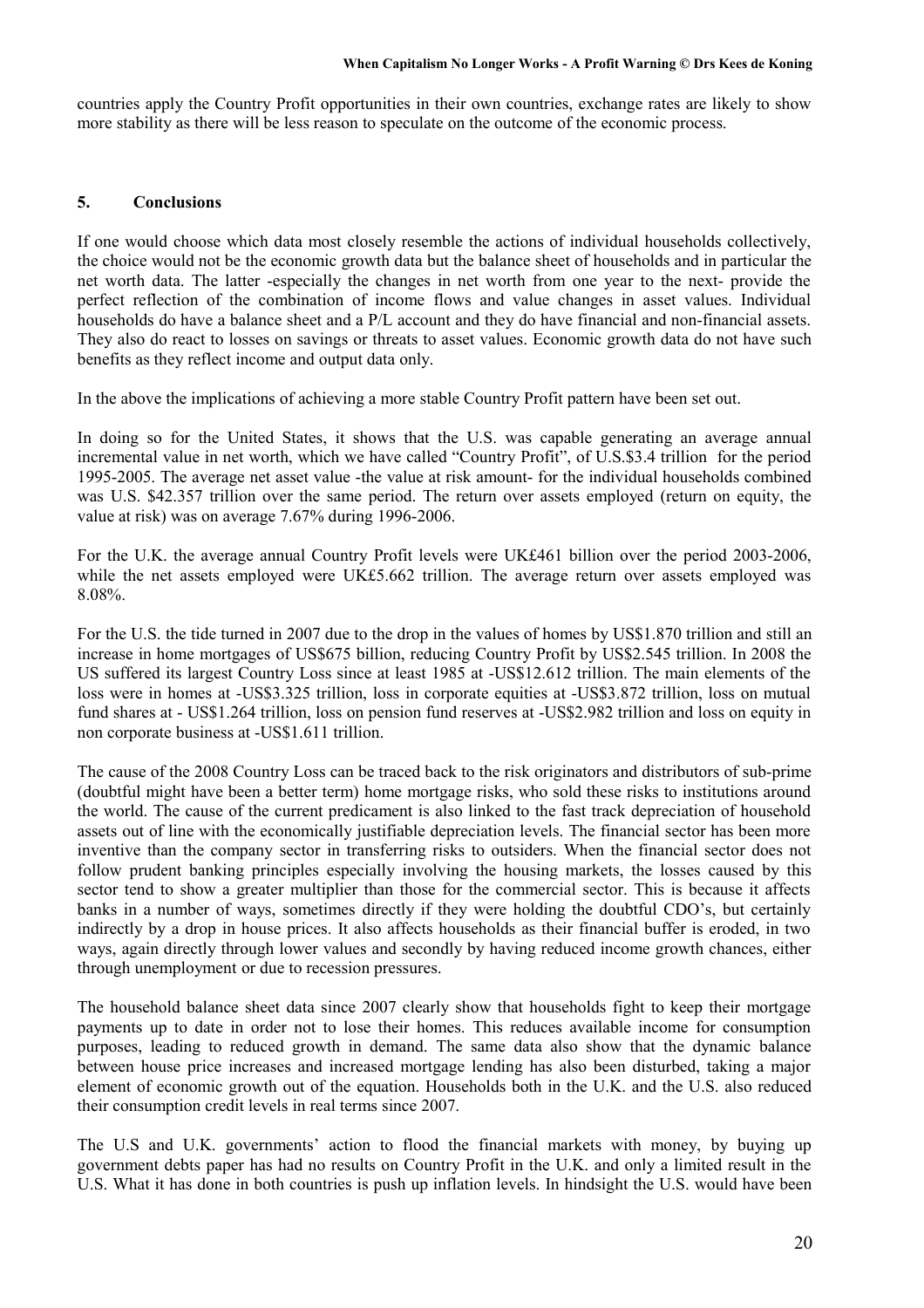better off if the FED had accepted the mistakes of the risk originators and bought back all sub-prime mortgage paper at a small discount to the original values. It could have left the home occupiers in place and make a financial arrangement with each of them to rent the places from the government. It could then have gradually released some homes of the worst offenders in non payment of rents. It simultaneously could have pursued the risk originators and the credit rating agencies for miss selling of risk practises, which should be made a commercial crime. The Fed has now spent US\$2.3 trillion on bond purchases, with more to come, rather than say US\$1 trillion. Hindsight might be useful for future crises, but not particularly for the current one.

My conclusion is that individual households need to be encouraged to spend more in the current year. The accumulated pension savings are an ideal source of funds for this purpose. The economic easing method could be the way forward, with pension funds being repaid out of future tax payments.

My other main conclusion is that macro-economic risk management needs strengthening. One solution may be to appoint a CEO Risk Manager for a country. Prevention is cheaper than a cure.

Finally the drive by households to seek "safe havens" for their cash by investing in government bonds of some countries has a detrimental effect on country profit making opportunities in other countries. Methods eliminating such effects for the Eurozone countries have been worked out in this paper. Quantitative Easing methods do not take away the risks to tax payers but reduce the rewards to them, a Country Profit reducing method.

Drs Kees de Koning Chorleywood, United Kingdom 8 th September 2012 E-mail: keesdekoning008@hotmail.com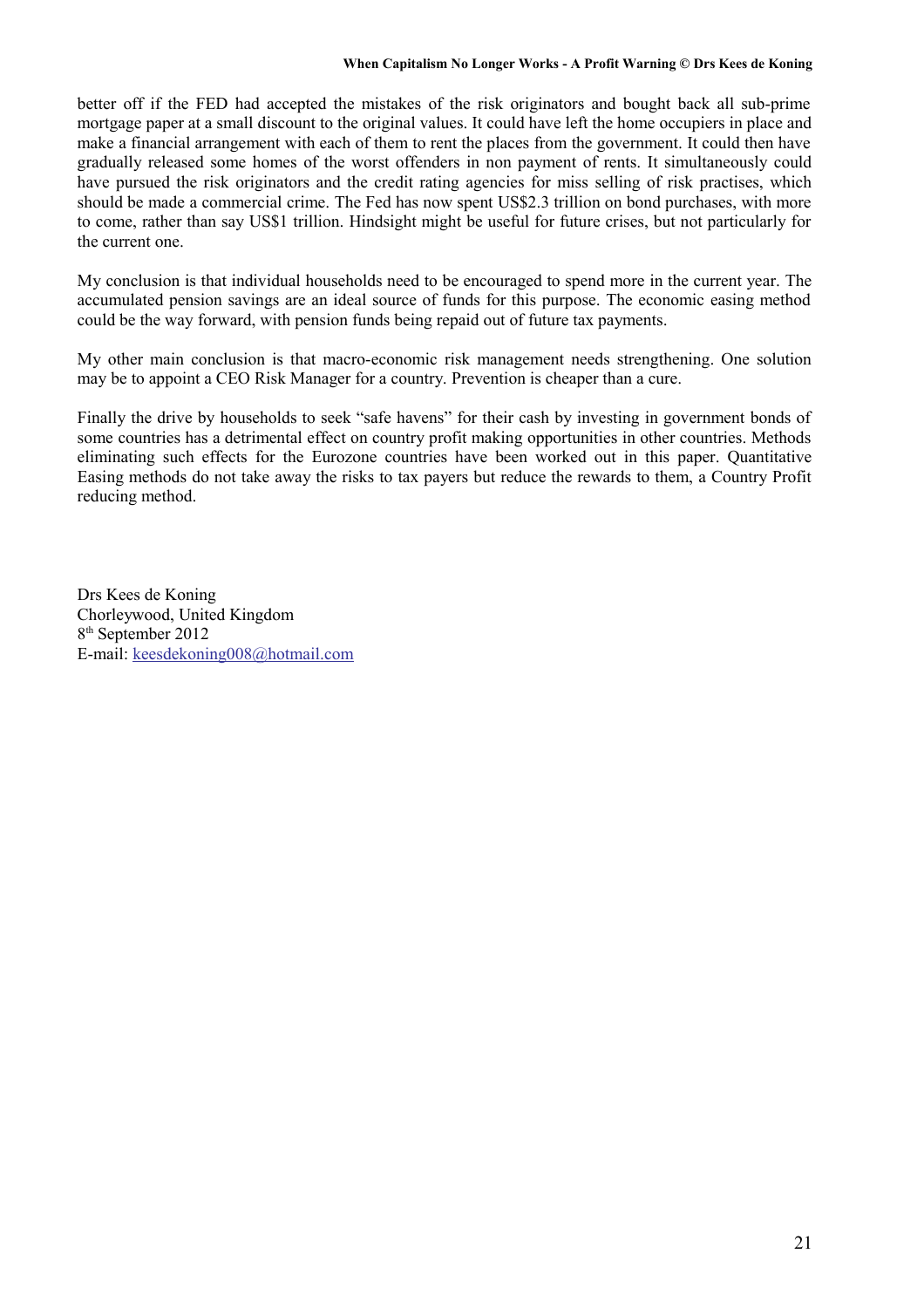## **Statistical Appendices**

# **Appendix 1: Key Economic Data**

# **1. United Kingdom**

|                  | (1)                     | (2)                   | (3)              | (4)                    | (5)          | (6)                      | (7)               |
|------------------|-------------------------|-----------------------|------------------|------------------------|--------------|--------------------------|-------------------|
|                  | 10 year govt bond yield | <b>Inflation Rate</b> | <b>Govt Debt</b> | <b>Economic Growth</b> | Unemployment | <b>House Price(Real)</b> | <b>Net Worth</b>  |
|                  |                         | $(Aug-July)$          | <b>GDP</b><br>To | (Aug-July)             | Rate         | <b>Index</b>             | Ind.              |
|                  |                         |                       | rate             |                        | $(Aug-July)$ | <b>Nationwide</b>        | <b>Households</b> |
|                  |                         |                       |                  |                        |              | $(2007=100)$             | $(x$ £billion $)$ |
| Year             |                         |                       |                  |                        |              |                          | <b>Year end</b>   |
|                  |                         |                       |                  |                        |              |                          |                   |
| <b>August 07</b> | $5.1\%$                 | 2.6%                  | 43.4%            | 3.5%                   | 5.5%         | 100                      | 6,808             |
| <b>August 08</b> | 4.75%                   | 2.6%                  | 44.5%            | $-1.2\%$               | 5.4%         | 85.5                     | 5,967             |
|                  |                         |                       |                  |                        |              |                          |                   |
| <b>August 09</b> | 3.8%                    | $3.2\%$               | 54.4%            | $-4.4%$                | 6.5%         | 84                       | 6,568             |
|                  |                         |                       |                  |                        |              |                          |                   |
| <b>August 10</b> | 3.4%                    | 3.0%                  | 69.6%            | 2.1%                   | $8.0\%$      | 83.8                     | 7,034             |
| <b>August 11</b> | 2.75%                   | 3.9%                  | 79.6%            | $0.7\%$                | $8.0\%$      | 79.3                     | 7,045             |
|                  |                         |                       |                  |                        |              |                          |                   |
| <b>August 12</b> | 1.6%                    | 3.5%                  | 85.7%            | $-0.5%$                | 8.25%        | 76.4                     | Not yet known     |

*Source: Tradingeconomics.com columns 1 - 5; column 6 Nationwide Building Society; column 7U.K. Office of National Statistics*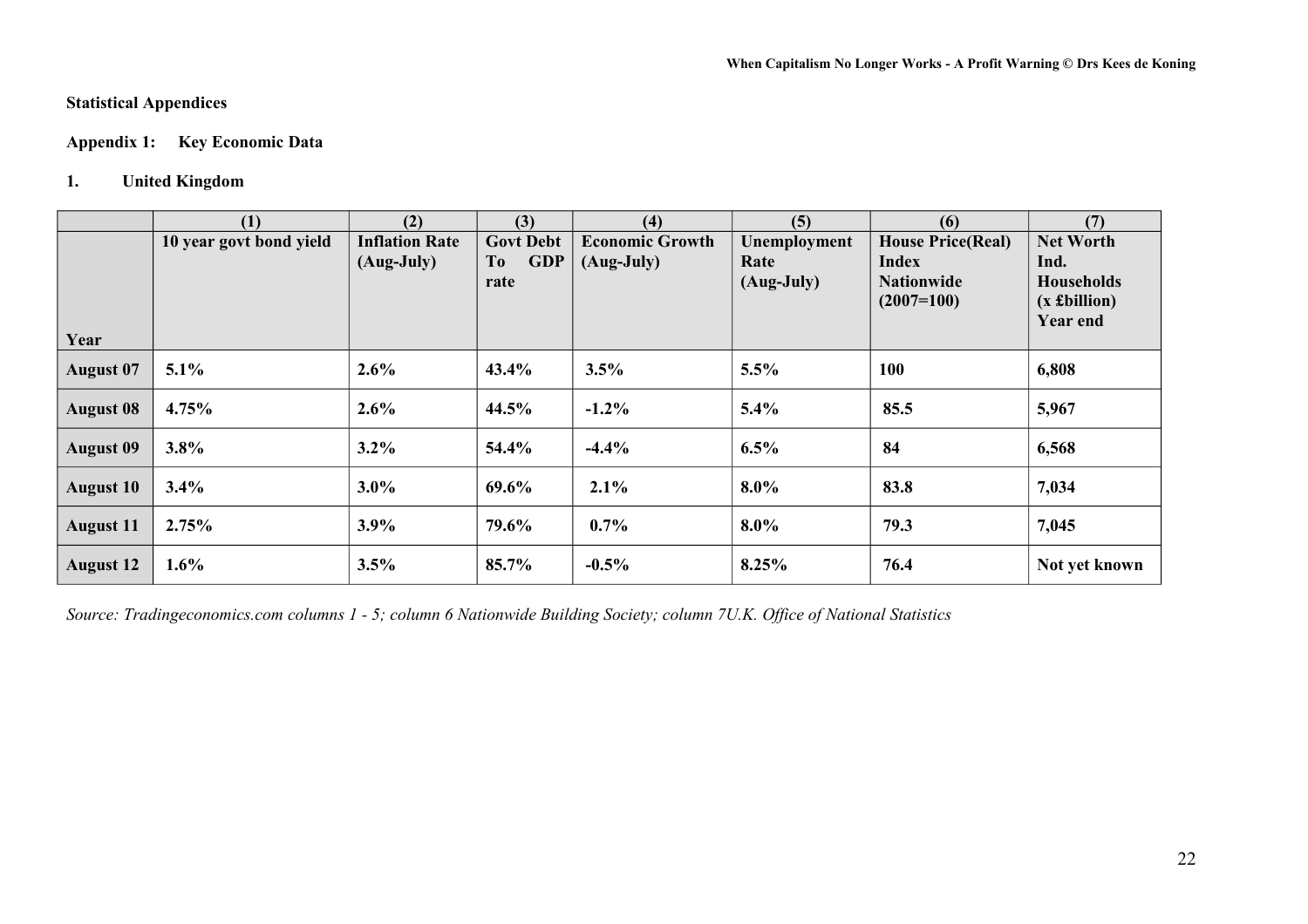### **2. United States of America**

|                  | (1)                     | (2)<br>(3)<br>(4) |                   | (5)<br>(6)             |                 | (7)                        |                                   |
|------------------|-------------------------|-------------------|-------------------|------------------------|-----------------|----------------------------|-----------------------------------|
|                  | 10 year govt bond yield | <b>Inflation</b>  | <b>Govt Debt</b>  | <b>Economic Growth</b> | Unemployment    | S&P<br><b>Case-Shiller</b> | Worth<br>Ind.<br><b>Net</b>       |
|                  |                         | Rate              | <b>GDP</b><br>to. | $(Aug-July)$           | Rate (Aug-July) | Home price index           | <b>Households</b><br>$\mathbf{X}$ |
|                  |                         | (August-          | rate              |                        |                 | $(2000=100)$               | <b>Strillion</b> )                |
| Year             |                         | July)             |                   |                        |                 |                            | <b>Year end</b>                   |
| <b>August 07</b> | 4.75%                   | 2.5%              | 66.6%             | 1.9%                   | 4.5%            | 197.37                     | 66.166                            |
| <b>August 08</b> | $4.0\%$                 | 3.6%              | $67.2\%$          | $-0.4\%$               | 5.4%            | 164.65                     | 53.555                            |
| <b>August 09</b> | 3.8%                    | $0.8\%$           | 69.4%             | $-3.5%$                | 7.9%            | 146.11                     | 59.160                            |
| <b>August 10</b> | $3.0\%$                 | 1.3%              | 89.9%             | $3.0\%$                | 9.7%            | 148.41                     | 60.857                            |
| <b>August 11</b> | $2.6\%$                 | $2.2\%$           | 98.5%             | 3.1%                   | 9.3%            | 142.77                     | 58.088(Sept)                      |
| <b>August 12</b> | $1.6\%$                 | 2.7%              | 103.0%            | 1.75%                  | 8.5%            | $134.2$ (March)            | 62.866(March)                     |

*Source: Tradingeconomics.com columns 1 -5: column 6 Standard and Poor; column 7 Federal Reserve B 100 Balance Sheet of Households and Nonprofit Organizations*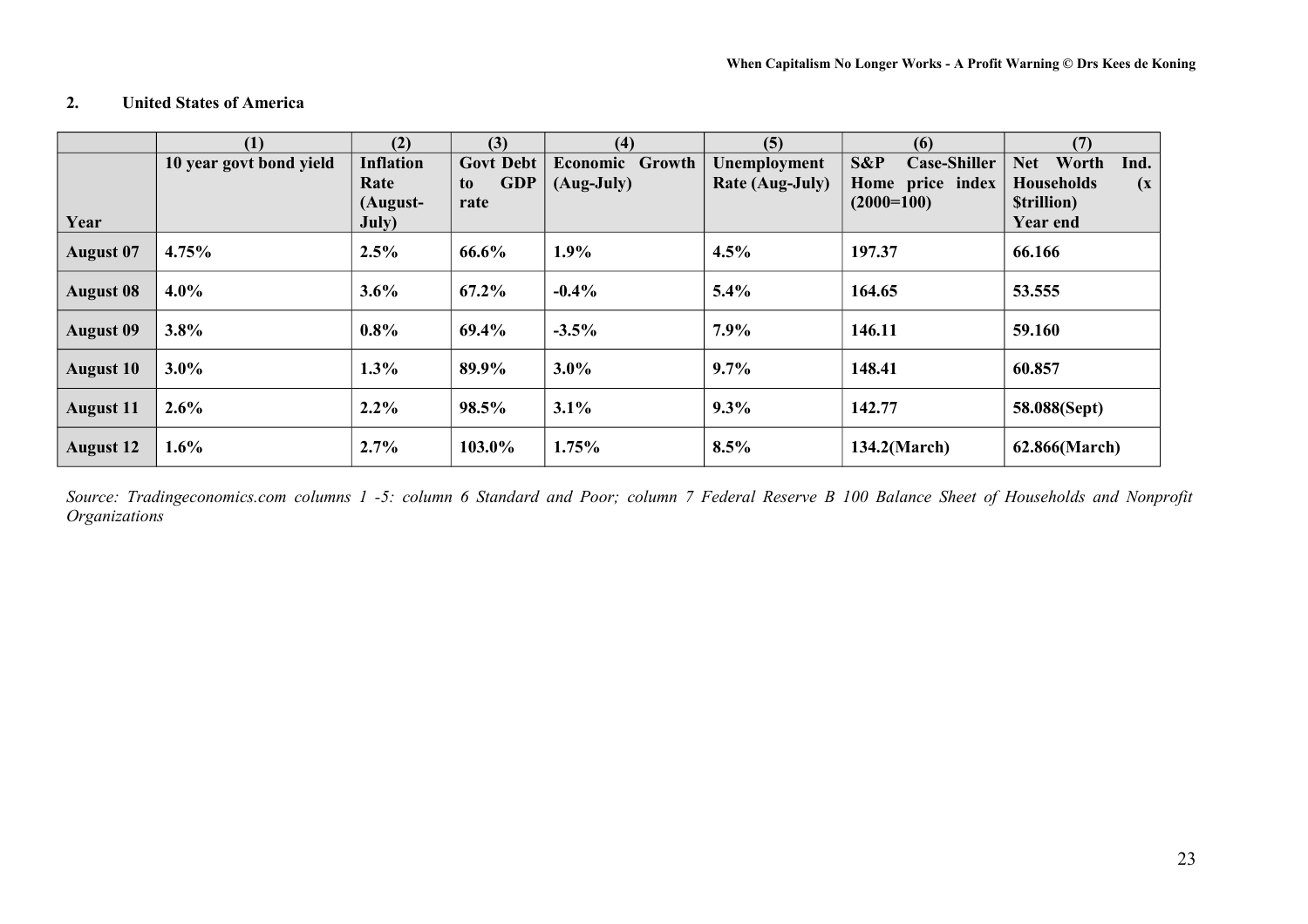### **3. Federal Republic of Germany**

|                  | (1)                     | (2)              | (3)         | (4)                    | (5)          | (6)                      |
|------------------|-------------------------|------------------|-------------|------------------------|--------------|--------------------------|
|                  | 10 year govt bond yield | <b>Inflation</b> | Govt        | <b>Economic Growth</b> | Unemployment | <b>House Price Index</b> |
|                  |                         | Rate             | Debt to GDP | $(Aug-July)$           | Rate         | $2002 = 100$             |
|                  |                         | (August-         | Ratio       |                        | $(Aug-July)$ |                          |
| Year             |                         | July)            |             |                        |              |                          |
| August 07        | 4.3%                    | 1.7%             | $67.6\%$    | $3.2\%$                | $9.7\%$      | 104.3                    |
| <b>August 08</b> | 4.3%                    | 2.9%             | 64.9%       | $1.0\%$                | $8.2\%$      | 107.4                    |
| <b>August 09</b> | 3.5%                    | $1.2\%$          | 66.7%       | $-5.2\%$               | 7.9%         | 106.9                    |
| <b>August 10</b> | 2.6%                    | $0.7\%$          | 74.4%       | 3.7%                   | $8.0\%$      | 107.5                    |
| <b>August 11</b> | $2.4\%$                 | $1.9\%$          | 83.0%       | $3.0\%$                | 7.3%         | 110.2                    |
| <b>August 12</b> | 1.4%                    | $2.2\%$          | 81.2%       | $0.5\%$                | $6.8\%$      | $113.5$ (July)           |

*Source: Tradingeconomics.com columns 1- 5, pfandbrief.de/cms/ column 6*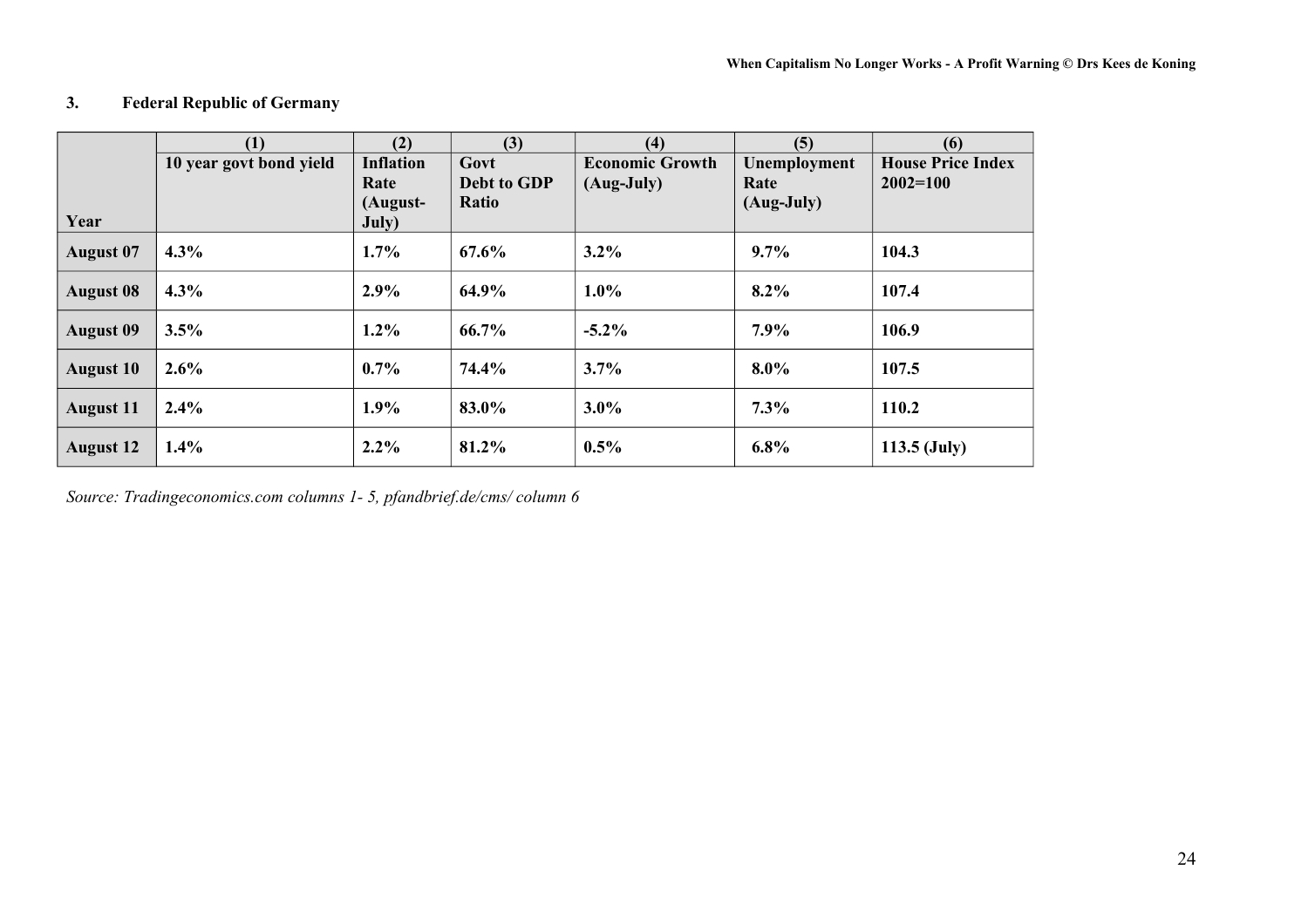## **4. Spain**

|                  | (1)                     | (2)              | (3)                | (4)                    | (5)          | (6)                      |
|------------------|-------------------------|------------------|--------------------|------------------------|--------------|--------------------------|
|                  | 10 year govt bond yield | <b>Inflation</b> | Govt               | <b>Economic Growth</b> | Unemployment | <b>House Price Index</b> |
|                  |                         | Rate             | <b>Debt to GDP</b> | $(Aug-July)$           | Rate         | $2007 = 100$             |
|                  |                         | (August-         | Ratio              |                        | (Aug-July)   |                          |
| Year             |                         | July)            |                    |                        |              |                          |
| <b>August 07</b> | 4.4%                    | $2.6\%$          | 39.6%              | 3.5%                   | 8.3%         | 100                      |
| <b>August 08</b> | 4.7%                    | 4.1%             | 36.1%              | 0.9%                   | $9.2\%$      | 93.8                     |
| <b>August 09</b> | $4.0\%$                 | $1.2\%$          | $40.2\%$           | $-3.4%$                | 15.1%        | 85.2                     |
| <b>August 10</b> | $4.0\%$                 | $0.9\%$          | 53.9%              | $-0.1\%$               | 19.2%        | 84.3                     |
| <b>August 11</b> | $6.3\%$                 | $3.0\%$          | $61.2\%$           | $0.7\%$                | 20.6%        | 76.3                     |
| <b>August 12</b> | 6.5%                    | $2.2\%$          | 68.5%              | $-1.3\%$               | 24.6%        | 68.6 (1Qtr)              |

*Source: Trading Economic columns 1-5; Source: INE, Instituto Nacional de Estadistica (Spanish National Statistics Office), column 6*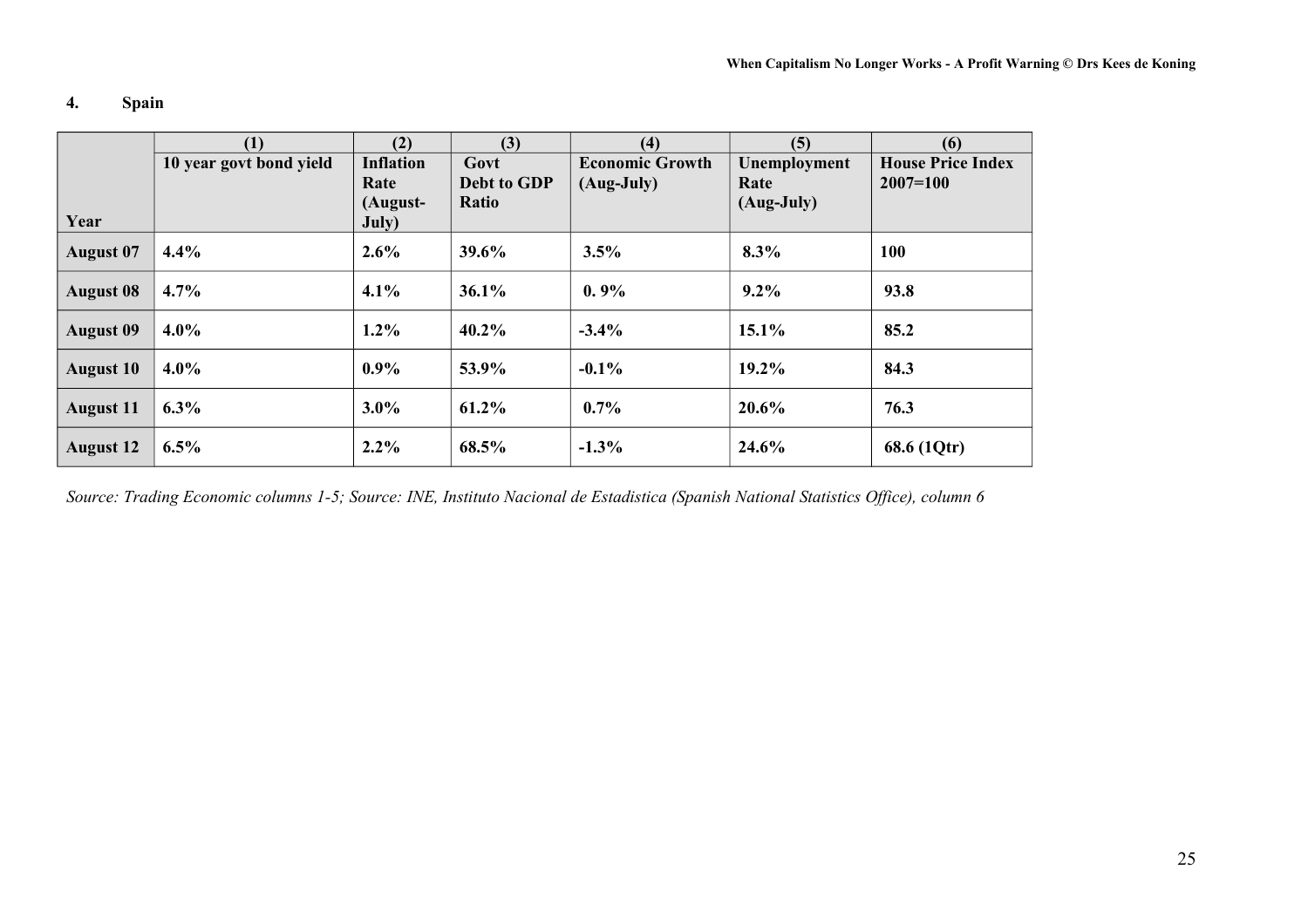# **5. Italy**

|                  | (1)                     | (2)              | (3)         | (4)                    | (5)             | (6)                      |
|------------------|-------------------------|------------------|-------------|------------------------|-----------------|--------------------------|
|                  | 10 year govt bond yield | <b>Inflation</b> | Govt        | <b>Economic Growth</b> | Unemployment    | <b>House Price Index</b> |
|                  |                         | Rate             | Debt to GDP | $(Aug-July)$           | Rate            | $2007 = 100$             |
|                  |                         | (August-         | Ratio       |                        | (Aug-July)      |                          |
| Year             |                         | July)            |             |                        |                 |                          |
| <b>August 07</b> | 4.6%                    | 1.8%             | 106.6%      | 2.4%                   | $6.2\%$         | <b>100</b>               |
| <b>August 08</b> | 4.8%                    | 2.7%             | 103.6%      | 0.5%                   | 6.5%            | 102.6                    |
| <b>August 09</b> | 4.1%                    | $1.9\%$          | 105.7%      | $-4.4%$                | $7.9\%$         | 102.2                    |
|                  |                         |                  |             |                        |                 |                          |
| <b>August 10</b> | 3.8%                    | $1.1\%$          | 116.0%      | $-1.2%$                | 8.5%            | 102.3                    |
| <b>August 11</b> | $5.1\%$                 | $2.2\%$          | 118.6%      | $1.2\%$                | $8.2\%$         | 103.0                    |
| <b>August 12</b> | 5.8%                    | $3.2\%$          | 120.1%      | $-1.0%$                | $10.7\%$ (July) | Not yet known            |

*Sources: Trading Economics Columns 1-5 Source: European Central Bank Column 6*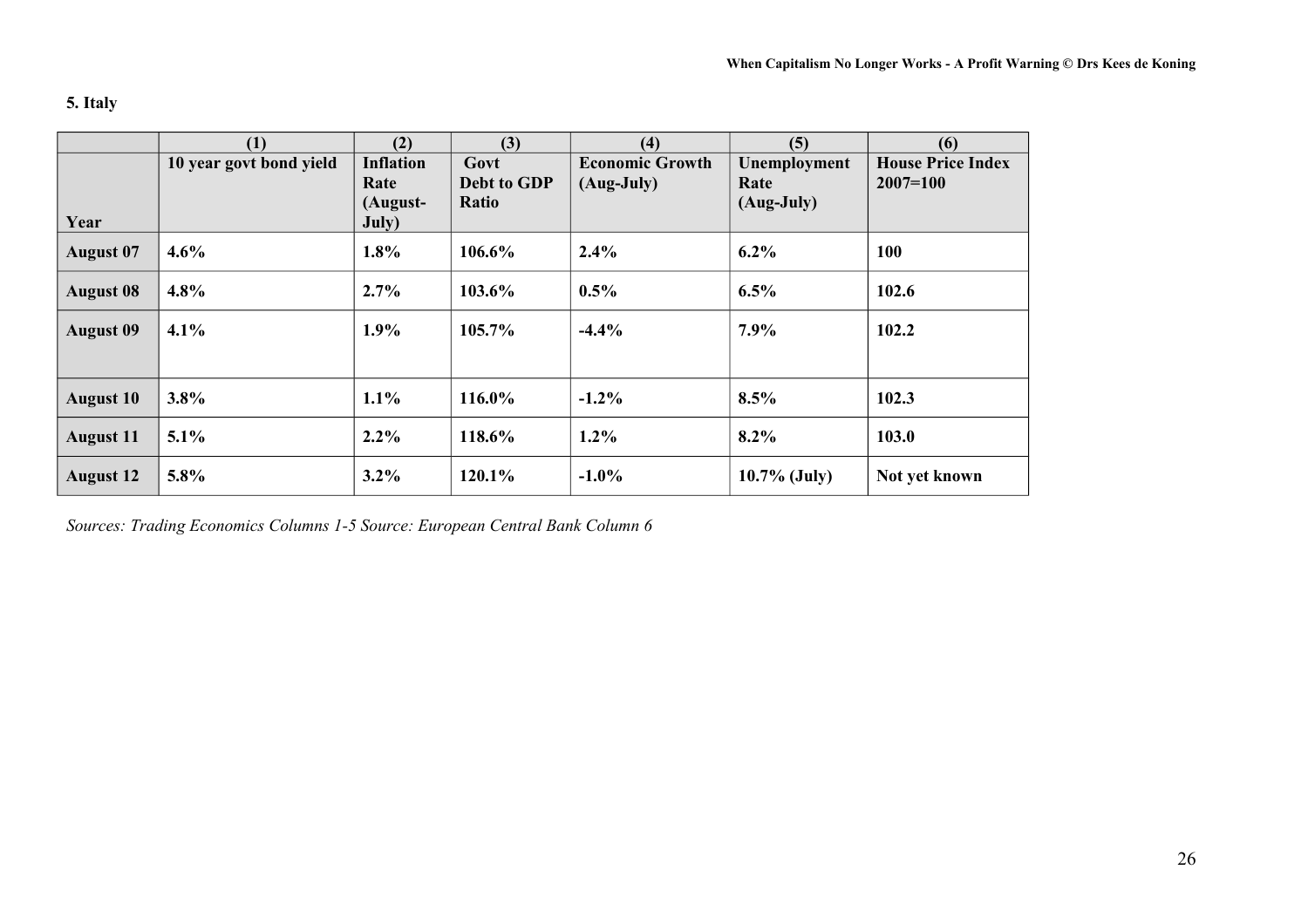|      | (1)                                                 | (2)                                                | (3)                                               | (4)                                   |
|------|-----------------------------------------------------|----------------------------------------------------|---------------------------------------------------|---------------------------------------|
| Year | <b>Country Profit/</b><br>(Loss)<br>x US\$ trillion | <b>Return on</b><br><b>Equity</b><br>$\frac{0}{0}$ | <b>Financial Assets/</b><br><b>Total Assets %</b> | Liabilities/<br><b>Total Assets %</b> |
| 1996 | 1.894                                               | 6.50                                               | 66.3                                              | 15.2                                  |
| 1997 | 3.859                                               | 12.05                                              | 68.0                                              | 14.5                                  |
| 1998 | 3.950                                               | 11.00                                              | 68.8                                              | 14.0                                  |
| 1999 | 5.105                                               | 12.61                                              | 70.0                                              | 13.6                                  |
| 2000 | 0.264                                               | 0.61                                               | 66.7                                              | 14.5                                  |
| 2001 | (0.148)                                             | $-0.34$                                            | 64.0                                              | 15.6                                  |
| 2002 | (1.034)                                             | $-2.43$                                            | 60.7                                              | 17.2                                  |
| 2003 | 5.922                                               | 13.14                                              | 62.2                                              | 17.0                                  |
| 2004 | 6.941                                               | 13.48                                              | 62.3                                              | 16.7                                  |
| 2005 | 6.261                                               | 10.78                                              | 61.2                                              | 16.6                                  |
| 2006 | 4.424                                               | 6.97                                               | 63.2                                              | 16.9                                  |
| 2007 | 0.518                                               | 0.79                                               | 64.9                                              | 17.7                                  |
| 2008 | (12.612)                                            | $-21.07$                                           | 63.3                                              | 20.8                                  |
| 2009 | 2.040                                               | 3.74                                               | 65.8                                              | 20.0                                  |
| 2010 | 3.565                                               | 6.21                                               | 67.8                                              | 18.8                                  |
| 2011 | 0.878                                               | 1.47                                               | 68.3 (Qtr 4)                                      | 18.3 (Qtr 4)                          |
| 2012 | $2.828$ (Qtr 1)                                     |                                                    | 68.8 (Qtr 1)                                      | $17.6\%$ (Qtr 1)                      |

**Appendix 2: United States: Country Profit, Return on Equity, Financial Assets/Total Assets; Liabilities/Total Assets 1996 - 2012**

*Source: Federal Reserve: Balance Sheet of Households and Nonprofit Organizations B.100*